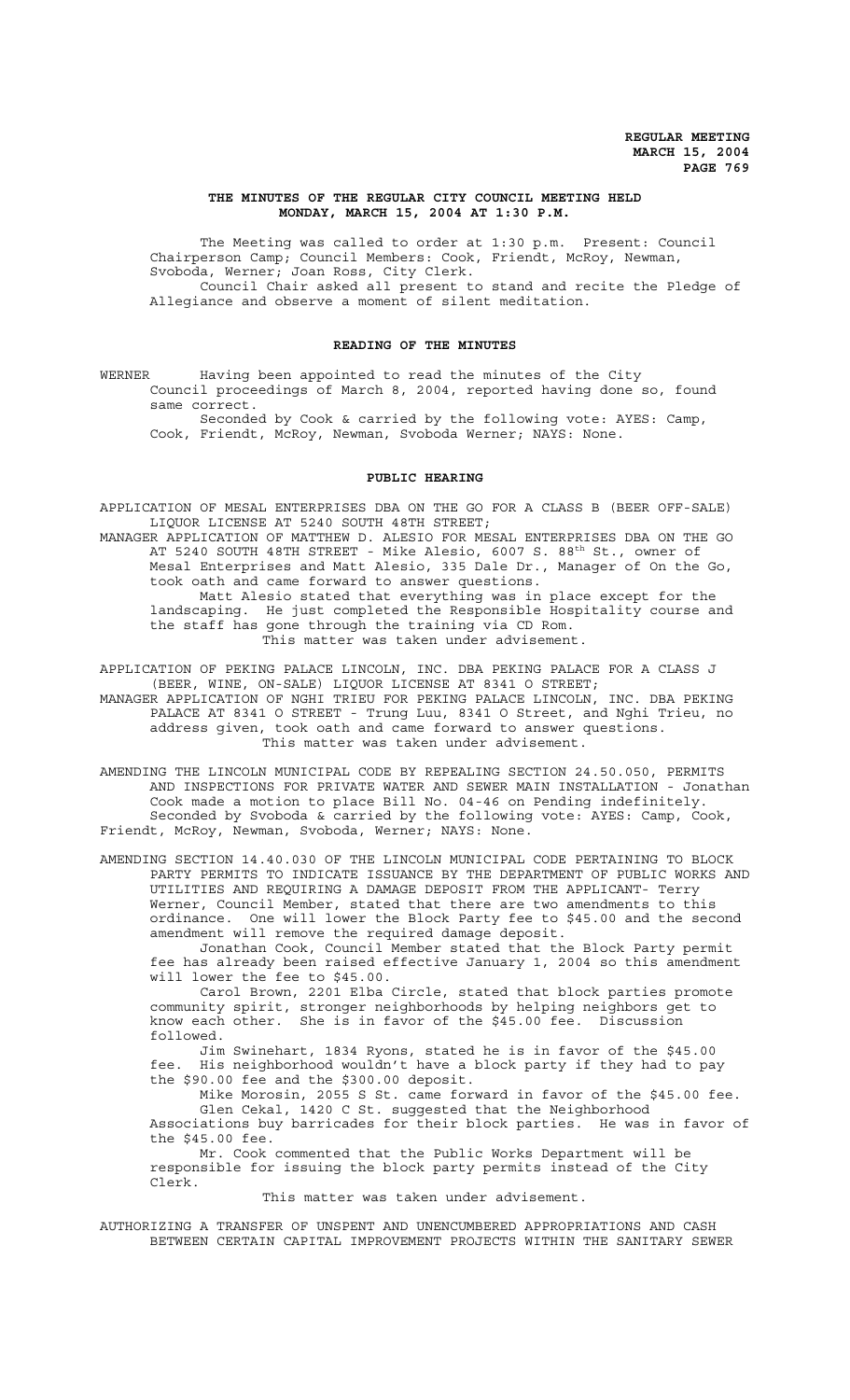CONSTRUCTION FUND, WATER CONSTRUCTION FUND AND LANDFILL REVENUE FUND - Margaret Remenga, Public Works and Utilities Business Manager, stated this will allow appropriations to be transferred to nine projects. Cash is not being transferred instead it is appropriations to these projects. Jerry Obrist, Water Dept. and Gary Brandt, Wastewater were available to answer any questions.

This matter was taken under advisement.

AUTHORIZING THE CALLING FOR REDEMPTION OF OUTSTANDING Q, O, P, R/NORTH HAYMARKET REDEVELOPMENT PROJECT TAX ALLOCATION AND REFUNDING BONDS IN THE AMOUNT OF \$120,000.00 - Don Herz, Finance Director, stated this was a cleanup matter before issuing tax increment funding This matter was taken under advisement.

ACCEPTING THE REPORT OF NEW AND PENDING CLAIMS AGAINST THE CITY AND APPROVING DISPOSITION OF CLAIMS SET FORTH THEREIN FOR THE PERIOD OF FEBRUARY 16 - 29, 2004 - Katya Rosales, no address given, came forward to dispute the denial of her claim for damage to her car by a snow plow. Discussion followed.

Dana Roper came forward to show the letter sent from City Attorney Jim Faimon to the Walton Insurance Company, insurance company for the contractor of the snow plow, stating it should be their responsibility to pay for the damage of Ms. Rosales' vehicle. Further discussion followed.

This matter was taken under advisement.

AMENDING CHAPTER 4.62 OF THE LINCOLN MUNICIPAL CODE TO ESTABLISH A

POLICE AND FIRE PENSION PLAN BOARD OF TRUSTEES TO PROVIDE OVERSIGHT AND DIRECTION WITH REGARD TO THE INVESTMENT OF THE ASSETS OF THE POLICE AND FIRE PENSION PLANS - Don Taute, Personnel Director, stated this is a substitute ordinance. There is an amendment to change the implementation date or to establish an implementation date because of the change of the present Police/Fire Advisory Committee which has been changed from 6 to 9 members. Discussion followed.

Paul Peter, 330 S. 13<sup>th</sup> St., came forward in support of the ordinance.

Bob Valentine, 2660 Park Ave., came forward in opposition. Ed Sheridan, 4040 Sheridan, came forward in support. Discussion followed.

Paul Lutomski, Personnel Dept. who oversees the Police & Fire Pension, stated the fund would be amortized over ten years. Discussion followed.

This matter was taken under advisement.

**TOOK BREAK 3:06 P.M. RECONVENED 3:18 P.M.**

## **MISCELLANEOUS BUSINESS - NONE**

**\*\* END OF PUBLIC HEARING \*\***

# **COUNCIL ACTION**

#### **LIQUOR RESOLUTIONS**

APPLICATION OF MESAL ENTERPRISES DBA ON THE GO FOR A CLASS B (BEER OFF-SALE) LIQUOR LICENSE AT 5240 SOUTH 48TH STREET - CLERK read the following resolution, introduced by Ken Svoboda, who moved its adoption for approval:

A-82625 BE IT RESOLVED by the City Council of the City of Lincoln, Nebraska:

That after hearing duly had as required by law, consideration of the facts of this application, the Nebraska Liquor Control Act, and the pertinent City ordinances, the City Council recommends that the application of Mesal Enterprises dba On the Go for a Class "B" liquor

license at 5240 South 48th Street, Lincoln, Nebraska, for the license period ending April 30, 2004, be approved with the condition that the premise complies in every respect with all city and state regulations.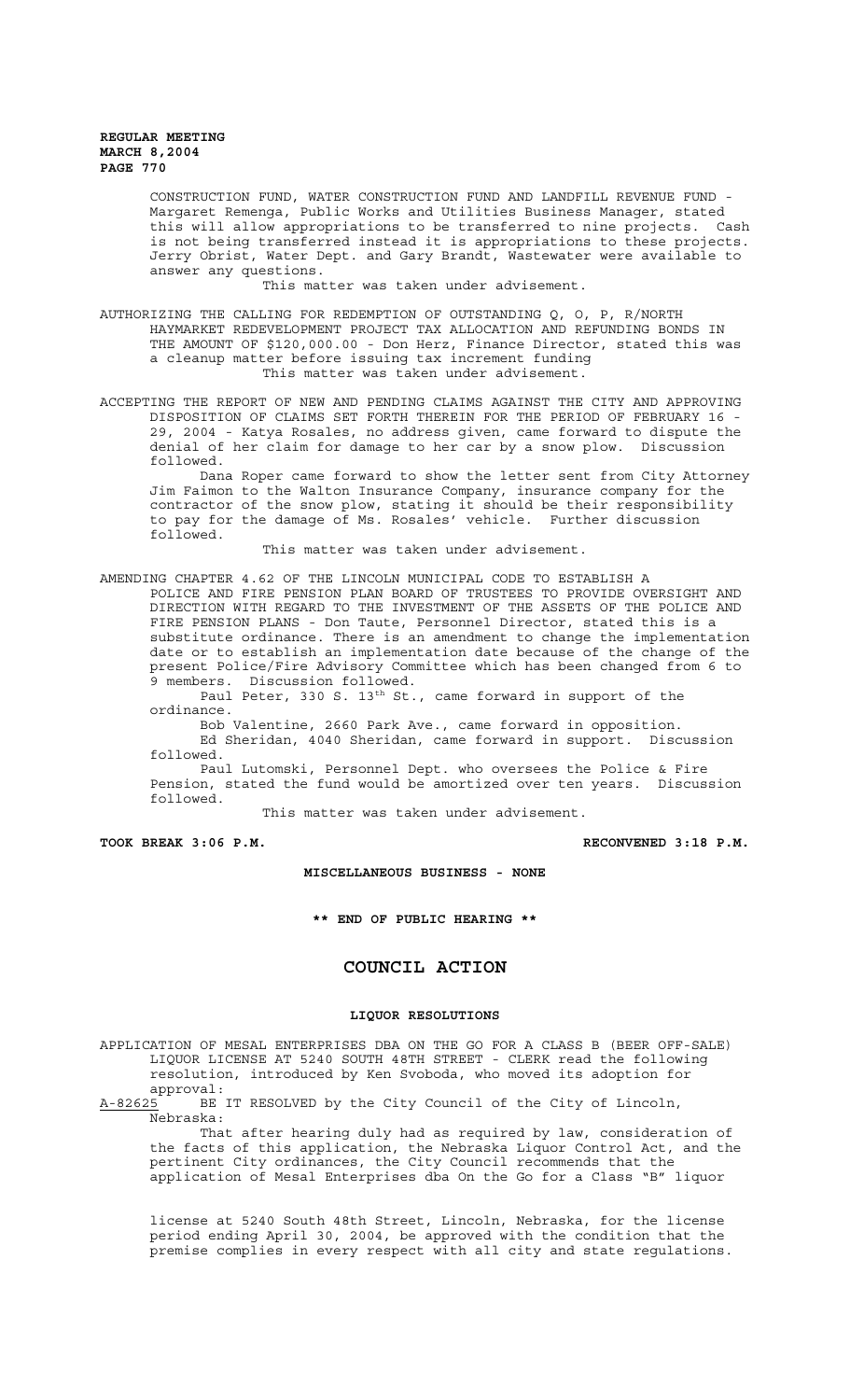The City Clerk is directed to transmit a copy of this resolution to the Nebraska Liquor Control Commission.

Introduced by Ken Svoboda Seconded by Friendt & carried by the following vote: AYES: Camp, Cook, Friendt, McRoy, Newman, Svoboda, Werner; NAYS: None.

MANAGER APPLICATION OF MATTHEW D. ALESIO FOR MESAL ENTERPRISES DBA ON THE GO AT 5240 SOUTH 48TH STREET - CLERK read the following resolution,

introduced by ken Svoboda, who moved its adoption for approval: A-82626 WHEREAS, Mesal Enterprises dba On the Go located at 5240 South 48th Street, Lincoln, Nebraska has been approved for a Retail Class "B" liquor license, and now requests that Matthew D. Alesio be named manager;

WHEREAS, Matthew D. Alesio appears to be a fit and proper person to manage said business.

NOW, THEREFORE, BE IT RESOLVED by the City Council of the City of Lincoln, Nebraska:

That after hearing duly had as required by law, consideration of the facts of this application, the Nebraska Liquor Control Act, and the pertinent City ordinances, the City Council recommends that Matthew D. Alesio be approved as manager of this business for said licensee. The City Clerk is directed to transmit a copy of this resolution to the Nebraska Liquor Control Commission.

Introduced by Ken Svoboda Seconded by Friendt & carried by the following vote: AYES: Camp, Cook, Friendt, McRoy, Newman, Svoboda, Werner; NAYS: None.

APPLICATION OF PEKING PALACE LINCOLN, INC. DBA PEKING PALACE FOR A CLASS J (BEER, WINE, ON-SALE) LIQUOR LICENSE AT 8341 O STREET - CLERK read the following resolution, introduced by Glenn Friendt, who moved its adoption for approval:

A-82627 BE IT RESOLVED by the City Council of the City of Lincoln, Nebraska:

That after hearing duly had as required by law, consideration of the facts of this application, the Nebraska Liquor Control Act, and the pertinent City ordinances, the City Council recommends that the application of Peking Palace Lincoln, Inc. dba Peking Palace for a Class "J" liquor license at 8341 O Street, Lincoln, Nebraska, for the license period ending April 30, 2004, be approved with the condition that the premise complies in every respect with all city and state regulations. The City Clerk is directed to transmit a copy of this resolution to the Nebraska Liquor Control Commission.

Introduced by Glenn Friendt Seconded by McRoy & carried by the following vote: AYES: Camp, Cook, Friendt, McRoy, Newman, Svoboda, Werner; NAYS: None.

MANAGER APPLICATION OF NGHI TRIEU FOR PEKING PALACE LINCOLN, INC. DBA PEKING PALACE AT 8341 O STREET - CLERK read the following resolution, introduced by Glenn Friendt, who moved its adoption for approval:

A-82628 MHEREAS, Peking Palace Lincoln, Inc. dba Peking Palace located at 8341 O Street, Lincoln, Nebraska has been approved for a Retail Class "J" liquor license, and now requests that Nghi Trieu be named manager; WHEREAS, Nghi Trieu appears to be a fit and proper person to

manage said business. NOW, THEREFORE, BE IT RESOLVED by the City Council of the City of

Lincoln, Nebraska:

That after hearing duly had as required by law, consideration of the facts of this application, the Nebraska Liquor Control Act, and the pertinent City ordinances, the City Council recommends that Nghi Trieu be approved as manager of this business for said licensee. The City Clerk is directed to transmit a copy of this resolution to the Nebraska Liquor Control Commission.

Introduced by Glenn Friendt Seconded by McRoy & carried by the following vote: AYES: Camp, Cook, Friendt, McRoy, Newman, Svoboda, Werner; NAYS: None.

## **ORDINANCES - 2ND READING**

AMENDING THE LINCOLN MUNICIPAL CODE BY REPEALING SECTION 24.50.050, PERMITS AND INSPECTIONS FOR PRIVATE WATER AND SEWER MAIN INSTALLATION - PRIOR to reading: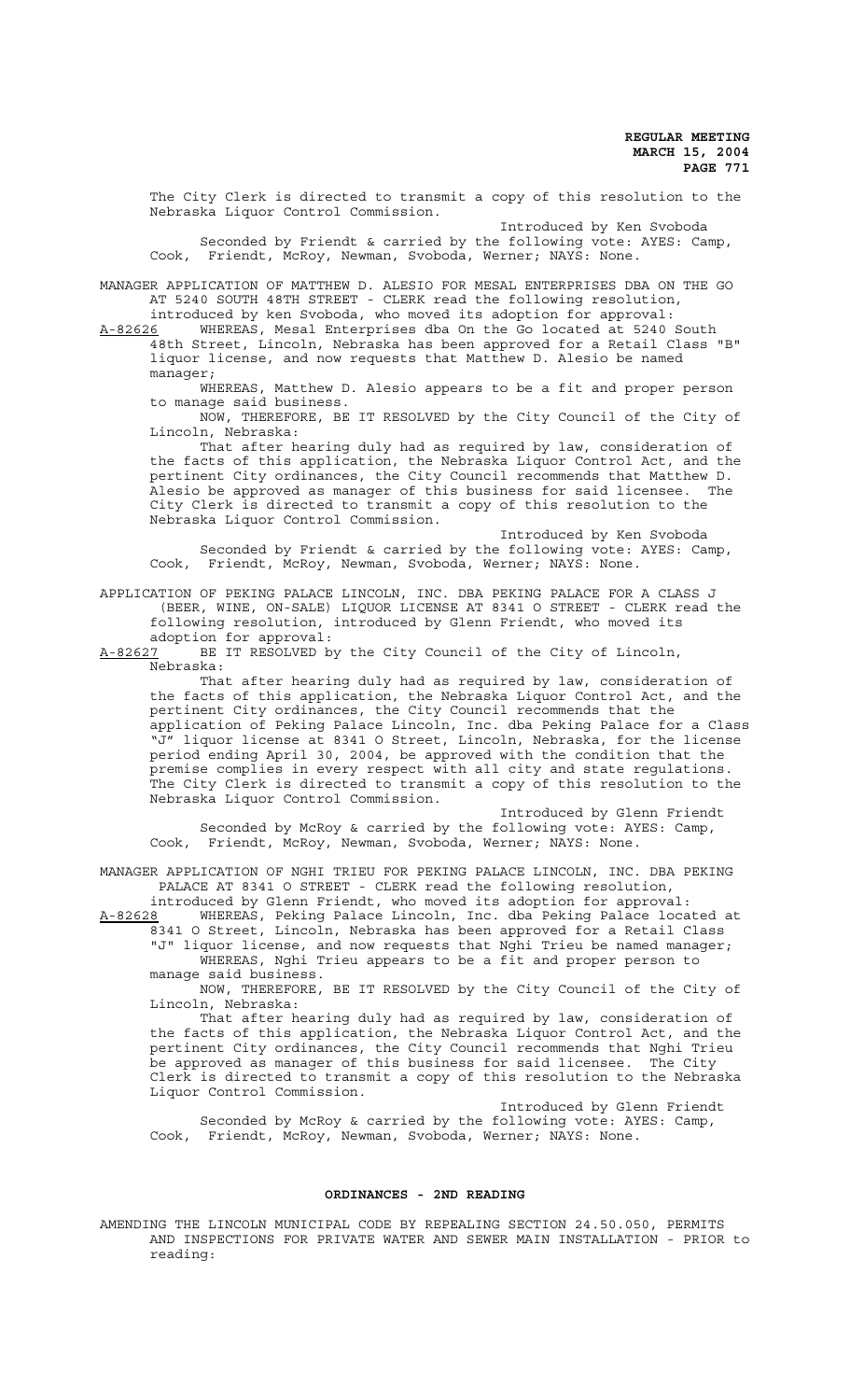COOK Moved to place Bill No. 04-46 on Pending indefinitely. Seconded by Svoboda & carried by the following vote: AYES: Camp, Cook, Friendt, McRoy, Newman, Svoboda, Werner; NAYS: None. CLERK Read an ordinance, introduced by Patte Newman, repealing Section 24.50.050 of the Lincoln Municipal Code relating to permits for the installation of private sanitary sewers, private water mains, and

private storm sewer systems by utility contractors, the second time. AMENDING SECTION 14.40.030 OF THE LINCOLN MUNICIPAL CODE PERTAINING TO BLOCK PARTY PERMITS TO INDICATE ISSUANCE BY THE DEPARTMENT OF PUBLIC WORKS AND

UTILITIES AND REQUIRING A DAMAGE DEPOSIT FROM THE APPLICANT - CLERK read an ordinance, introduced by Patte Newman, amending Section 14.40.030 of the Lincoln Municipal Code to provide that block party permits be issued by the Department of Public Works and Utilities and to add a provision requiring a damage deposit for loss of or damage to barricades; and repealing Section 14.40.030 of the Lincoln Municipal Code as hitherto existing, the second time.

AUTHORIZING A TRANSFER OF UNSPENT AND UNENCUMBERED APPROPRIATIONS AND CASH BETWEEN CERTAIN CAPITAL IMPROVEMENT PROJECTS WITHIN THE SANITARY SEWER CONSTRUCTION FUND, WATER CONSTRUCTION FUND AND LANDFILL REVENUE FUND - CLERK read an ordinance, introduced by Patte Newman, approving the transfer of unspent and unencumbered appropriations and cash (if any) between certain capital improvement projects within the Sanitary Sewer Construction Fund, Water Construction Fund, and Landfill Revenue Fund within the Public Works & Utilities Department, the second time.

#### **RESOLUTIONS**

AUTHORIZING THE CALLING FOR REDEMPTION OF OUTSTANDING Q, O, P, R/NORTH HAYMARKET REDEVELOPMENT PROJECT TAX ALLOCATION AND REFUNDING BONDS IN THE AMOUNT OF \$120,000.00 - CLERK read the following resolution, introduced by Ken Svoboda, who moved its adoption:

A-82629 A RESOLUTION providing for the calling for redemption of outstanding Q, O, P, R/North Haymarket Redevelopment Project Tax Allocation and Refunding Bonds, Series 2001, of the City of Lincoln, Nebraska, dated May 3, 2001, in the total principal amount of One Hundred Sixty Thousand Dollars (\$160,000.00)

BE IT RESOLVED by the City Council of the City of Lincoln, Nebraska: Section 1. The City Council ("Council") of the City of Lincoln, Nebraska ("City") hereby finds and determines that the City has heretofore issued and now has outstanding and unpaid interest-bearing bonds of the City as follows:

Q, O, P, R/North Haymarket Redevelopment Project Tax Allocation and Refunding Bonds, Series 2001, in the principal amount of \$160,000.00, dated May 3, 2001 ("Outstanding Bonds"), bearing interest at the rate of three and seventy-five hundredths percent (3.75%) per annum, and maturing on November 15, 2004, said bonds being part of an issue of \$1,200,000 in aggregate principal amount of Q, O, P, R/North Haymarket Redevelopment Project Tax Allocation and Refunding Bonds, Series 2001, issued pursuant to Ordinance No. 17827 duly passed and adopted by the City Council on April 16, 2001 and approved by the Mayor on April 20, 2001 ("Ordinance"), such bonds being redeemable at the option of the City at any time on or after May 15, 2003 at a redemption price equal to the principal amount thereof plus accrued interest thereon to the date fixed for redemption.

Section 2. All of the Outstanding Bonds are hereby irrevocably called for redemption and payment on April 27, 2004 at par plus accrued interest to said date fixed for redemption.

Notice of the call for redemption, identifying the Outstanding Bonds to be redeemed, shall be given by the Paying Agent for the Outstanding Bonds, U.S. Bank National Association, upon mailing a copy of the redemption notice by first-class mail, postage prepaid, at least thirty days prior to the date fixed for redemption to the registered owner of the Outstanding Bonds at the address shown on the registration books; provided, however, that failure to give such notice by mailing, or any defect therein, shall not affect the validity of any proceedings for the redemption of any Bond with respect to which no such failure has occurred. Any notice mailed as provided in the ordinance authorizing the issuance of the Outstanding Bonds shall be conclusively presumed to have been duly given, whether or not the registered owner received the notice.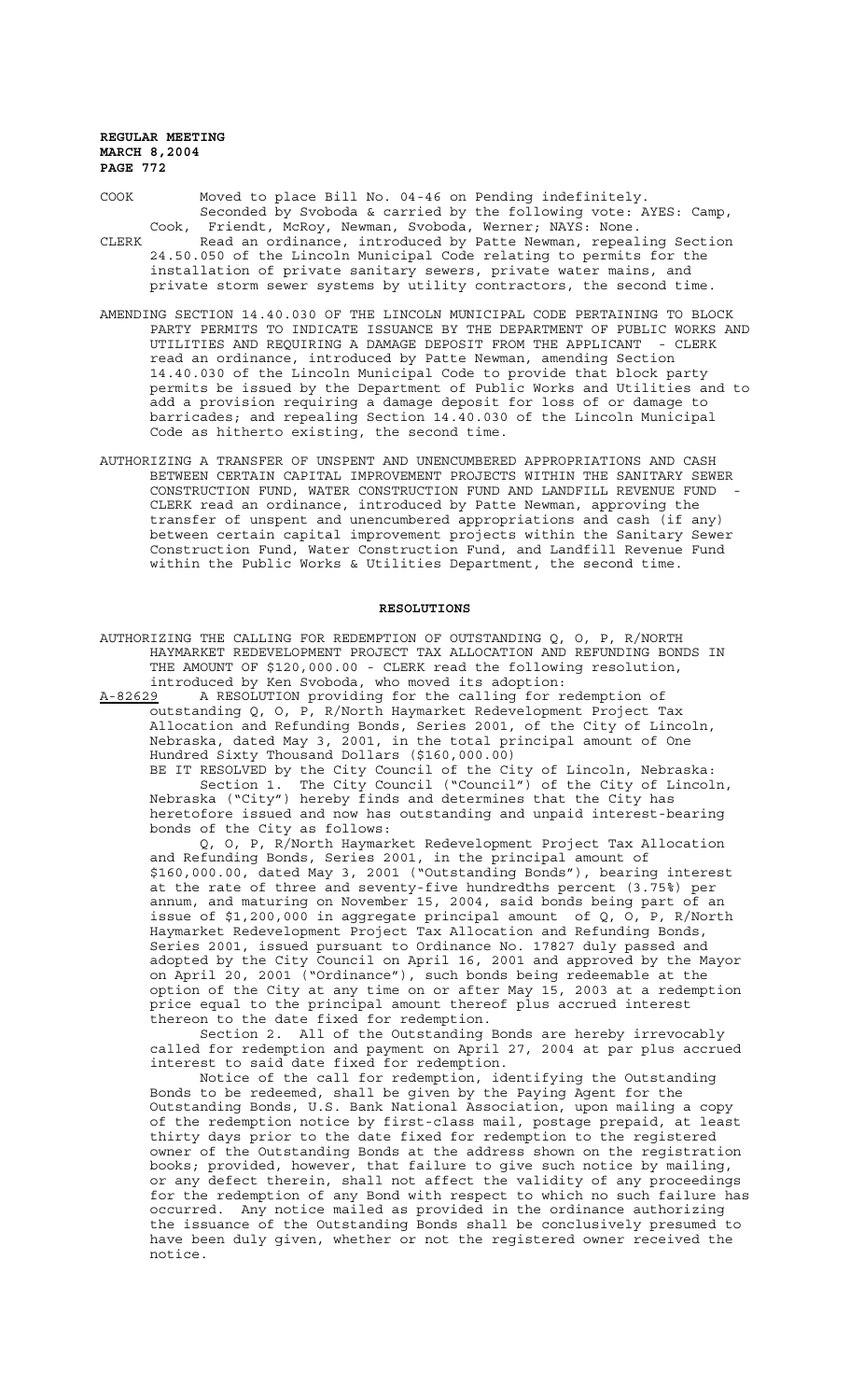The registered owner of the Outstanding Bonds shall present the same for payment and redemption on April 27, 2004 at the office of the Paying Agent for the Outstanding Bonds, U.S. Bank National Association, the place of payment thereof, and interest on the Outstanding Bonds shall cease on and after April 27, 2004. Section 3. A true copy of this Resolution shall be filed with the Paying Agent at least thirty (30) days prior to April 27, 2004. Introduced by Ken Svoboda Seconded by Friendt & carried by the following vote: AYES: Camp, Cook, Friendt, McRoy, Newman, Svoboda, Werner; NAYS: None. REAPPOINTING JOY E. PATTEN TO THE STARTRAN ADVISORY BOARD FOR A THREE-YEAR TERM EXPIRING OCTOBER 20, 2006 - CLERK read the following resolution, introduced by Ken Svoboda, who moved its adoption: A-82630 BE IT RESOLVED by the City Council of the City of Lincoln, Nebraska: That the reappointment of Joy E. Patten to the StarTran Advisory Board for a three-year term expiring October 20, 2006 is hereby approved. Introduced by Ken Svoboda Seconded by Cook & carried by the following vote: AYES: Camp, Cook, Friendt, McRoy, Newman, Svoboda, Werner; NAYS: None. APPOINTING SUSAN EPPS TO THE STARTRAN ADVISORY BOARD TO FILL AN UNEXPIRED TERM EXPIRING OCTOBER 20, 2005 - CLERK read the following resolution, introduced by Ken Svoboda, who moved its adoption: A-82631 BE IT RESOLVED by the City Council of the City of Lincoln, Nebraska: That the appointment of Susan Epps to the StarTran Advisory Board to fill an unexpired term expiring October 20, 2005 is hereby approved. Introduced by Ken Svoboda Seconded by McRoy & carried by the following vote: AYES: Camp, Cook, Friendt, McRoy, Newman, Svoboda, Werner; NAYS: None. APPROVING A FUNDING AGREEMENT BETWEEN THE CITY AND STATE DEPARTMENT OF ROADS TO OBLIGATE FEDERAL AND STATE FUNDS FOR THE REGIONAL INTELLIGENT TRANSPORTATION SYSTEMS ARCHITECTURE DEVELOPMENT PROJECT - CLERK read the following resolution, introduced by Ken Svoboda, who moved its adoption: A-82632 BE IT RESOLVED by the City Council of the City of Lincoln, Nebraska: That the attached Agreement between the City of Lincoln and the State of Nebraska Department of Roads for Project No. ITS03-ITSN(106), to obligate Federal and State funds for the Regional Intelligent Transportation Systems architecture development project, in accordance with the terms and conditions contained in said Agreement, is hereby approved and the Mayor is authorized to execute the same on behalf of the City of Lincoln. The City Clerk is directed to return the executed copies of the Agreement to the Public Works and Utilities Department, for transmittal and execution by the State Department of Roads. Introduced by Ken Svoboda Seconded by Werner & carried by the following vote: AYES: Camp, Cook, Friendt, McRoy, Newman, Svoboda, Werner; NAYS: None. ACCEPTING THE REPORT OF NEW AND PENDING CLAIMS AGAINST THE CITY AND APPROVING DISPOSITION OF CLAIMS SET FORTH THEREIN FOR THE PERIOD OF FEBRUARY 16 - 29, 2004 - CLERK read the following resolution, introduced by Ken Svoboda, who moved its adoption: A-82633 BE IT RESOLVED by the City Council of the City of Lincoln, Nebraska: That the claims listed in the attached report, marked as Exhibit "A", dated March 1, 2004, of various new and pending tort claims filed against the City of Lincoln with the Office of the City Attorney or the Office of the City Clerk, as well as claims which have been disposed of, are hereby received as required by Neb. Rev. Stat. § 13-905 (Reissue 1997). The dispositions of claims by the Office of the City Attorney, as shown by the attached report, are hereby approved: DENIED (\$ 454.75 Kent Docekal ALLOWED OR SETTLED Craig A. Workman \$ 454.75 Kent Docekal \$1,059.38 Deborah Stephen 100.00 Marcelle Karabatsos 35.00 Nancy A. Lowe NAS\* Brooke Johnson 385.73 Katya Rosales 2,946.30 Alan P. Helms 293.64 Russ Kosch 156.52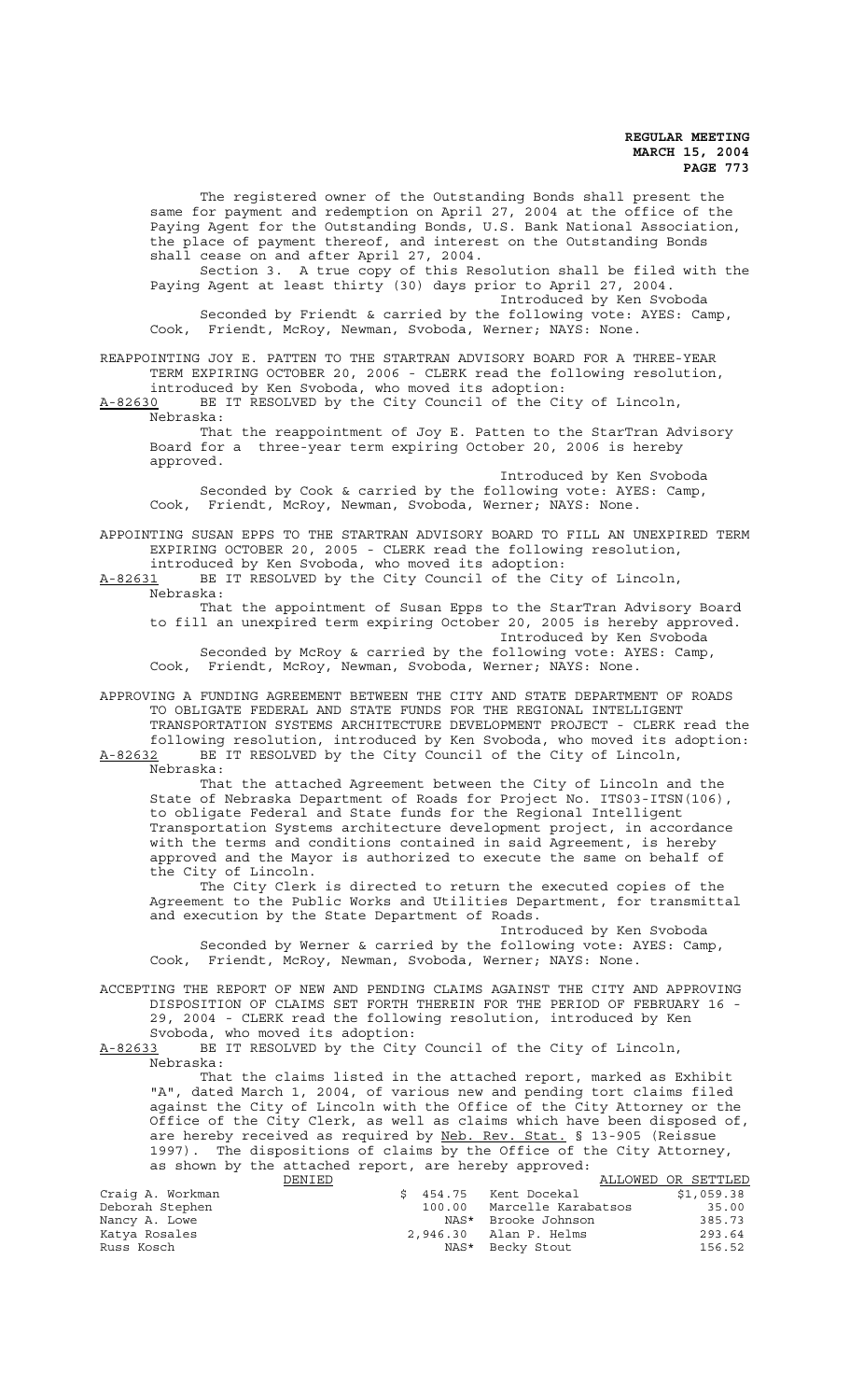| Tricia Rose White                                | NAS*   | Donald Barth             | 260.00   |
|--------------------------------------------------|--------|--------------------------|----------|
| Ricardo Hidalgo                                  | NAS*   | Mary R. Johnson          | 895.10   |
| Samuel Sanchez/State Farm Insurance Co. 2,253.45 |        | Loulwah Almarshoud       | 500.34   |
| Paul VonBusch                                    | NAS*   | Beach Construction, Inc. | 7,200.33 |
| Brooke Johnson                                   | 786.19 | Cody Molacek             | 2,137.00 |
| Eugene & Jennifer Nelson                         | NAS*   |                          |          |
| Paul Iwan                                        | 309.96 |                          |          |
| Kary Giebelhaus/Randal D. Schmieding             | 817.36 |                          |          |
| Florine Tobiska                                  | NAS*   |                          |          |
| * No Amount Specified.                           |        |                          |          |

The City Attorney is hereby directed to mail to the various claimants listed herein a copy of this resolution which shows the final disposition of their claim.

Introduced by Ken Svoboda Seconded by Werner & carried by the following vote: AYES: Camp, Cook, Friendt, McRoy, Newman, Svoboda, Werner; NAYS: None.

SETTING THE HEARING DATE OF MARCH 29, 2004 AT 5:30 P.M. FOR MAN. APP. OF MICHAEL RICE FOR RT OMAHA FRANCHISE LLC DBA "RUBY TUESDAY" AT 2700 NORTH HILL ROAD - CLERK read the following resolution, introduced by Ken Svoboda, who moved its adoption:

A-82634 BE IT RESOLVED by the City Council, of the City of Lincoln, that a hearing date is hereby set for Mon., March 29, 2004, at 5;30 p.m. or as soon thereafter as possible in the City Council Chambers, County-City Building, 555 S.  $10^{\rm th}$  St., Lincoln, NE, for Man. App. of Michael Rice for RT Omaha Franchise, LLC dba "Ruby Tuesday" at 2700 North Hill Road. If the Police Dept. is unable to complete the investigation by said time, a new hearing date will be set.

Introduced by Ken Svoboda Seconded by Friendt & carried by the following vote: AYES: Camp, Cook, Friendt, McRoy, Newman, Svoboda, Werner; NAYS: None.

- SETTING THE HEARING DATE OF MARCH 29, 2004 AT 5:30 P.M. FOR APP. OF DLH, INC. DBA COACHES SPORTS BAR & GRILL FOR A CLASS I LIQUOR LICENSE AT 640 W. PROSPECTOR COURT - CLERK read the following resolution, introduced by Ken Svoboda, who moved its adoption:
- A-82635 BE IT RESOLVED by the City Council, of the City of Lincoln, that a hearing date is hereby set for Mon., March 29, 2004, at 5;30 p.m. or as soon thereafter as possible in the City Council Chambers, County-City Building, 555 S. 10<sup>th</sup> St., Lincoln, NE, for App. of DLH, Inc. Dba "Coaches Sports Bar and Grill" for a Class "I" liquor license at 640 W. Prospector Court.

If the Police Dept. is unable to complete the investigation by said time, a new hearing date will be set.

Introduced by Ken Svoboda

Seconded by Friendt & carried by the following vote: AYES: Camp, Cook, Friendt, McRoy, Newman, Svoboda, Werner; NAYS: None.

- SETTING THE HEARING DATE OF MARCH 29, 2004 AT 5:30 P.M. FOR THE APP. OF JASON KUHR DBA "MAIN STREET CAFÉ" FOR A CATERING LICENSE AT 1325 O STREET - CLERK read the following resolution, introduced by Ken Svoboda, who moved its adoption:
- A-82636 BE IT RESOLVED by the City Council, of the City of Lincoln, that a hearing date is hereby set for Mon., March 29, 2004, at 5;30 p.m. or as soon thereafter as possible in the City Council Chambers, County-City Building, 555 S. 10<sup>th</sup> St., Lincoln, NE, for App. of Jason Kuhr dba "Main Street Café" for a liquor catering license at 1325 O Street. If the Police Dept. is unable to complete the investigation by said time, a new hearing date will be set.

Introduced by Ken Svoboda Seconded by Friendt & carried by the following vote: AYES: Camp, Cook, Friendt, McRoy, Newman, Svoboda, Werner; NAYS: None.

- APPROVING APPIAN WAY II CONDITIONAL ANNEXATION AND ZONING AGREEMENT BETWEEN ANDERMATT, L.L.C. AND THE CITY OF LINCOLN OUTLINING CERTAIN CONDITIONS AND UNDERSTANDINGS WITH REGARDS TO THE ANNEXATION OF APPROXIMATELY 53.52 ACRES OF PROPERTY GENERALLY LOCATED AT SOUTH 91ST STREET AND HIGHWAY 2 - CLERK read the following resolution, introduced by Patte Newman, who moved its adoption:<br>A-82638 BE
- BE IT RESOLVED by the City Council of the City of Lincoln, Nebraska: That the agreement titled Appian Way Conditional Annexation and Zoning Agreement , which is attached hereto, marked as Attachment "A" and made a part hereof by reference, between the City of Lincoln and Eiger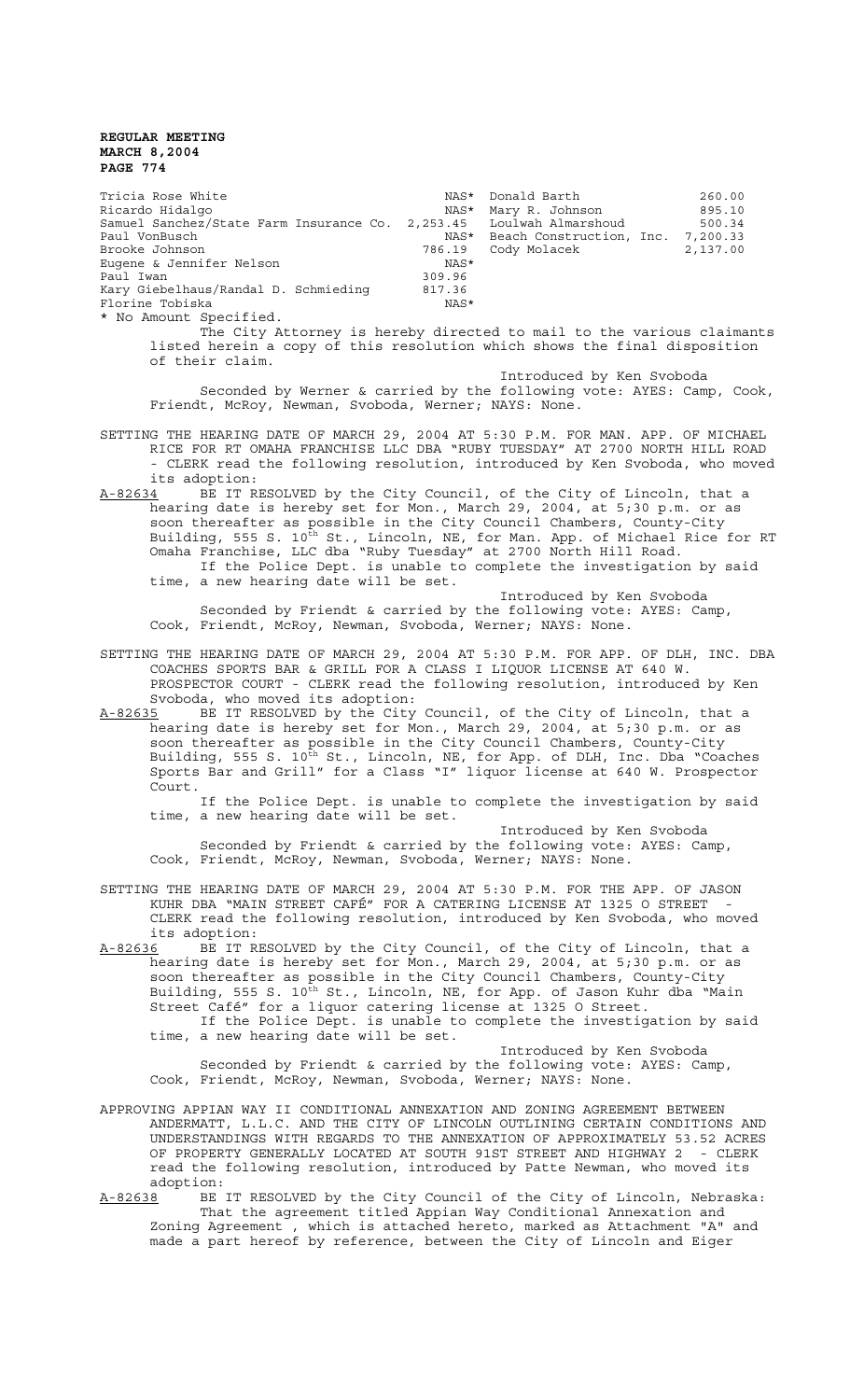Corp. outlining certain conditions and understandings relating to the annexation of approximately 53.52 acres of property generally located at South 91st Street and Highway 2, is approved.

BE IT FURTHER RESOLVED that the Mayor is authorized to execute the Annexation Agreement on behalf of the City.

BE IT FURTHER RESOLVED that the City Clerk is directed to return two fully executed copies of this Agreement to Rick Peo, Chief Assistant City Attorney, for distribution to the Owners.

BE IT FURTHER RESOLVED that the City Clerk is directed to record the Annexation Agreement or a summary memorandum thereof with the Register of Deeds, filing fees to be paid by the City.

Introduced by Patte Newman Seconded by Cook & carried by the following vote: AYES: Camp, Cook, Friendt, McRoy, Newman, Svoboda, Werner; NAYS: None.

- SPECIAL PERMIT 2046 APPLICATION OF EIGER CORPORATION TO DEVELOP A PLANNED SERVICE COMMERCIAL AREA IN THE H-4 GENERAL COMMERCIAL DISTRICT CONSISTING OF 73,200 SQ. FT. OF COMMERCIAL AND RETAIL FLOOR WITH WAIVERS TO THE REQUIRED PRELIMINARY PLAT PROCESS, TO ALLOW A CUL-DE-SAC IN EXCESS OF 1,000 FEET; TO REDUCE SETBACKS FROM 20 FEET TO ZERO FEET ADJACENT TO OUTLOTS, TO NOT REQUIRE A SIDEWALK ALONG HIGHWAY 2 AND SOUTH 87TH STREET, AND TO ALLOW THE TRANSFER OF SEWAGE FROM ONE DRAINAGE BASIN TO ANOTHER, ON PROPERTY GENERALLY LOCATED SOUTHEAST OF THE INTERSECTION OF SOUTH 84TH STREET AND HIGHWAY 2 - PRIOR to reading:
- COOK Moved to amend Bill No. 04R-37 on page 1, line 2 and page 4, lines 4 and 13, change "73,200 sq. ft. of commercial and retail floor area" to "67,500 sq. ft.of commercial and retail floor area".

Seconded by McRoy & carried by the following vote: AYES: Camp, Cook, Friendt, McRoy, Newman, Svoboda, Werner; NAYS: None.

CLERK Read the following resolution, introduced by Patte Newman, who moved its adoption as amended:

A-82639 WHEREAS, Eiger Corporation has submitted an application designated as Special Permit No. 2046 for authority to develop  $73,200$   $67,500$  sq. ft. of commercial and retail floor area with requested waivers  $\overline{\text{to the}}$  required preliminary plat process, to allow a cul-de-sac in excess of 1,000 feet, to reduce setbacks from 20 feet to zero feet adjacent to outlots, to not require a sidewalk along Highway 2 and South 87th Street, and to allow the transfer of sewage from one drainage basin to another, on property generally located southeast of the intersection of South 84th Street and Highway 2, and legally described to wit:

A part of Lot 78 and all of Lot 108, Irregular Tracts, located in the Southwest Quarter of Section 23, all in Township 9 North, Range 7 East of the Sixth Principal Meridian, Lancaster County, Nebraska, described as follows:

Beginning at the northeast corner of said Lot 108, said corner being on the existing westerly South 91st Street 33.00 foot right-of-way line; thence south 00 degrees 12 minutes 37 seconds west along said westerly right-of-way line, a distance of 4.62 feet to the northerly Yankee Hill Road right-of-way line; thence south 44 degrees 20 minutes 31 seconds west along said northerly right-of-way line, a distance of 285.77 feet to the point of curvature of a 1935.00 foot radius curve concave to the northwest; thence southwesterly along said northerly right-of-way line and said curve, through a central angle of 10 degrees 58 minutes 31 seconds, an arc distance of 370.66 feet, the chord of said curve bears south 49 degrees 49 minutes 48 seconds west, a distance of 370.09 feet; thence south 55 degrees 18 minutes 59 seconds west along said northerly right-of-way line, a distance of 31.13 feet to the future westerly right-of-way line of Amber Hill Road; thence north 24 degrees 41 minutes 05 seconds west along said westerly right-of-way line, a distance of 76.15 feet to the point of curvature of a 283.00 foot radius curve concave to the east; thence northerly along said westerly right-of-way line and said curve, through a central angle of 24 degrees 39 minutes 05 seconds an arc distance of 121.76 feet, the chord of said curve bears north 12 degrees 21 minutes 32 seconds west, a distance of 120.82 feet; thence north 00 degrees 02 minutes 00 seconds west along said westerly right-of-way line, a distance of 109.79 feet to the point of curvature of a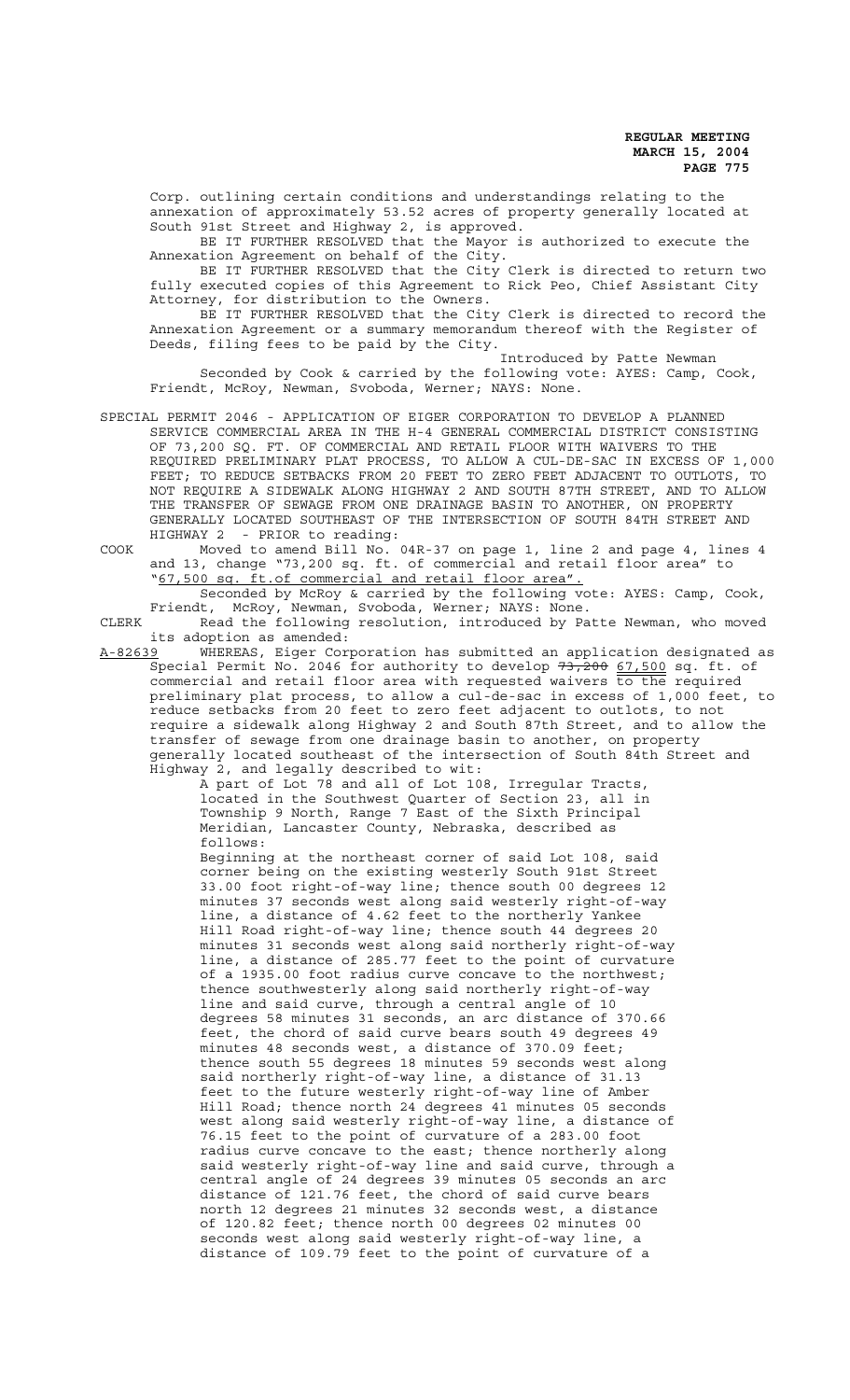331.00 foot radius curve concave to the west; thence northerly along said westerly right-of-way line and said curve, through a central angle of 34 degrees 18 minutes 58 seconds, an arc distance of 198.25 feet, the chord of said curve bears north 17 degrees 11 minutes 29 seconds west, a distance of 195.30 feet to the southerly line of an existing Lincoln Electric System transmission line easement recorded as Instrument Number 95-12607 at the Lancaster County Register of Deeds; thence south 89 degrees 01 minutes 14 seconds west along said easement line, a distance of 421.42 feet to the point of curvature of a 1544.43 foot radius curve, concave to the south; thence northwesterly along said curve, through a central angle of 08 degrees 29 minutes 28 seconds, an arc distance of 228.88 feet, the chord of said curve bears north 49 degrees 41 minutes 49 seconds west, a distance of 228.67 feet; thence north 54 degrees 44 minutes 21 seconds east, a distance of 284.85 feet; thence south 57 degrees 04 minutes 22 seconds east, a distance of 349.77 feet to the point of curvature of a 369.50 foot radius curve, concave to the southwest; thence southeasterly along said curve, through a central angle of 21 degrees 15 minutes 29 seconds, an arc distance of 137.09 feet, the chord of said curve bears south 46 degrees 26 minutes 38 seconds east, a distance of 136.31 feet; thence north 56 degrees 35 minutes 33 seconds east, a distance of 36.02 feet; thence north 35 degrees 32 minutes 47 seconds east, a distance of 346.74 feet to a point on the existing southerly right-of-way line of Nebraska Highway No. 2; thence south 51 degrees 36 minutes 51 seconds east along said southerly right-of-way line, a distance of 463.01 feet to the westerly South 91st Street right-ofway line, said line being located 33.00 feet westerly of, perpendicular measurement, and parallel with the east line of said Southwest Quarter Section; thence south 00 degrees 12 minutes 24 seconds west along said westerly right-of-way line, a distance of 53.68 feet to the point of beginning, containing an area of 377,507.26 square feet or 8.67 acres, more or less; and Part of Lots 79, 80 and 83, Irregular Tracts, located in the Southwest Quarter of Section 23, and a part of the Northwest Quarter of the Southwest Quarter of Section 23, all in Township 9 North, Range 7 East of the Sixth Principal Meridian, Lancaster County, Nebraska, described as follows: Referring to the southwest corner of said Lot 79, said point being located on the existing easterly right-of-way line of 84th Street and 70.00 feet easterly of, perpendicular measurement, the west line of said Southwest Quarter of Section 23; thence north 00 degrees 52 minutes 06 seconds east along said existing easterly right-of-way line, a distance of 50.23 feet to the point of beginning; thence continuing north 00 degrees 52 minutes 06 seconds east along said existing easterly right-of-way line, a distance of 117.10 feet to a future corner of said southerly right-of-way line; thence north 02 degrees 10 minutes 26 seconds east along said future easterly right-of-way line, a distance of 60.05 feet; thence north 01 degrees 25 minutes 12 seconds east along said future easterly right-of-way line, a distance of 427.70 fee to the point of curvature of a 585.00 foot radius curve concave to the west; thence northerly along said future easterly right-of-way line and said curve, through a central angle of 20 degrees 45 minutes 19 seconds an arc distance of 211.91 feet, the chord of said curve bears north 08 degrees 57 minutes 31 seconds west, a distance of 210.76 feet; thence north 79 degrees 35 minutes 14 seconds east, a distance of 150.77 feet to the point of curvature of a 300.00 foot radius curve concave

to the south; thence easterly along said curve, through a central angle of 45 degrees 41 minutes 48 seconds an arc distance of 239.27 feet, the chord of said curve bears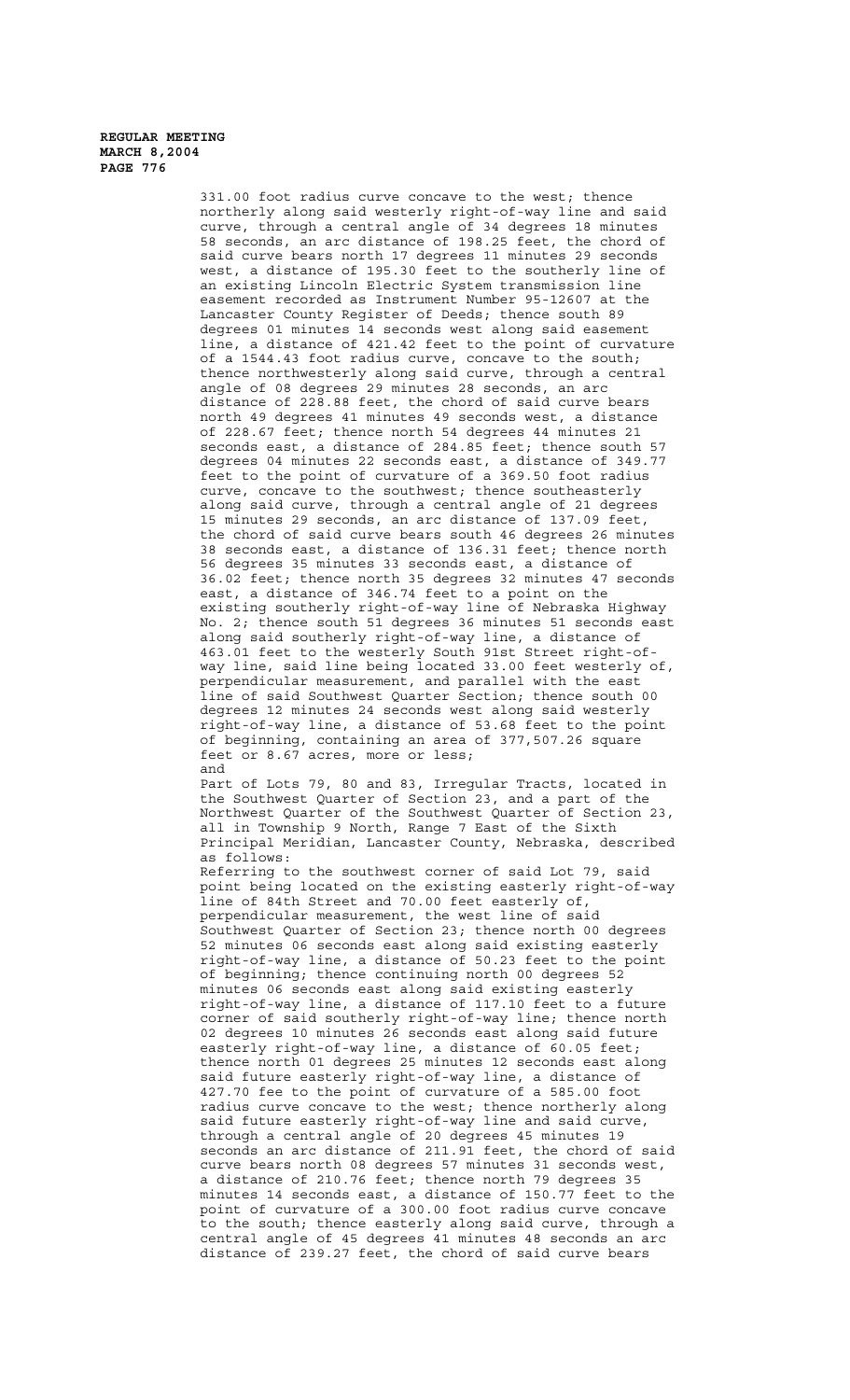south 77 degrees 33 minutes 52 seconds east, a distance of 232.98 feet; thence south 54 degrees 42 minutes 58 seconds east, a distance of 83.46 feet to the point of curvature of a 300.00 foot radius curve concave to the west; thence southerly along said curve, through a central angle of 54 degrees 56 minutes 08 seconds an arc distance of 287.64 feet, the chord of said curve bears south 27 degrees 14 minutes 54 seconds east, a distance of 276.75 feet; thence south 00 degrees 13 minutes 10 seconds west, a distance of 94.48 feet to a point on the southerly line of said Lot 80; thence north 89 degrees 46 minutes 50 seconds west, along the southerly line of said Lot 80, a distance of 73.74 feet; thence south 00 degrees 22 minutes 01 seconds west, a distance of 372.97 feet to the point of curvature of a 1544.43 foot radius curve concave to the south; thence westerly along said curve, through a central angle of 06 degrees 37 minutes 11 seconds and arc distance of 178.44 feet, the chord of said curve bears south 88 degrees 38 minutes 35 seconds west, a distance of 178.34 feet; thence south 85 degrees 20 minutes 00 seconds west, a distance of 298.67 feet to the point of beginning, containing an area of 389,611.56 square feet or 8.94 acres, more or less;

WHEREAS, the real property adjacent to the area included within the site plan for this commercial and retail floor area will not be adversely affected; and

WHEREAS, said site plan together with the terms and conditions hereinafter set forth are consistent with the intent and purpose of Title 27 of the Lincoln Municipal Code to promote the public health, safety, and general welfare.

NOW, THEREFORE, BE IT RESOLVED by the City Council of the City of Lincoln, Nebraska:

That the application of Eiger Corporation, hereinafter referred to as "Permittee", to construct 73,200 67,500 sq. ft. of commercial and retail floor area with requested waivers to waive the required preliminary plat process, to allow a cul-de-sac in excess of 1,000 feet, to reduce setbacks from 20 feet to zero feet adjacent to outlots, to not require a sidewalk along Highway 2 and South 87th Street, and to allow the transfer of sewage from one drainage basin to another, on the property legally described above, be and the same is hereby granted under the provisions of Section 27.63.470 of the Lincoln Municipal Code upon condition that construction and operation of said commercial and retail development be in strict compliance with said application, the site plan, and the following additional express terms, conditions, and requirements:

1. This permit approves 73,200 67,500 square feet of commercial and retail floor area with waivers of the following requirements:

- a. The preliminary plat process.
- b. The requirement that dead end streets shall not exceed 1,000 feet is waived to allow a cul-de-sac in excess of 1,000 feet.
- c. The requirement that a side yard and rear yard have a 20 foot setback is waived to allow zero foot setbacks adjacent to outlots.
- d. The requirement that sidewalks be constructed on both sides of all streets within the Subdivision and on the side of the street abutting the Subdivision is waived along Highway 2 and South 87th Street.
- e. The requirement that a wastewater collection system be constructed in accordance with the sanitary sewer design standards is waived to allow the transfer of sewage from one drainage basin to another.
- 2. Before receiving building permits:

a. The Permittee must submit an acceptable revised and reproducible final plan including six copies.

- b. The construction plans must conform to the approved
	- plans.
- c. Final plats shall be approved by the Planning Director consistent with the approved use permit.

3. Before occupying the buildings all development and construction must be completed in conformance with the approved plans.

4. All privately-owned improvements must be permanently maintained by the Permittee or an appropriately established association approved by the City Attorney.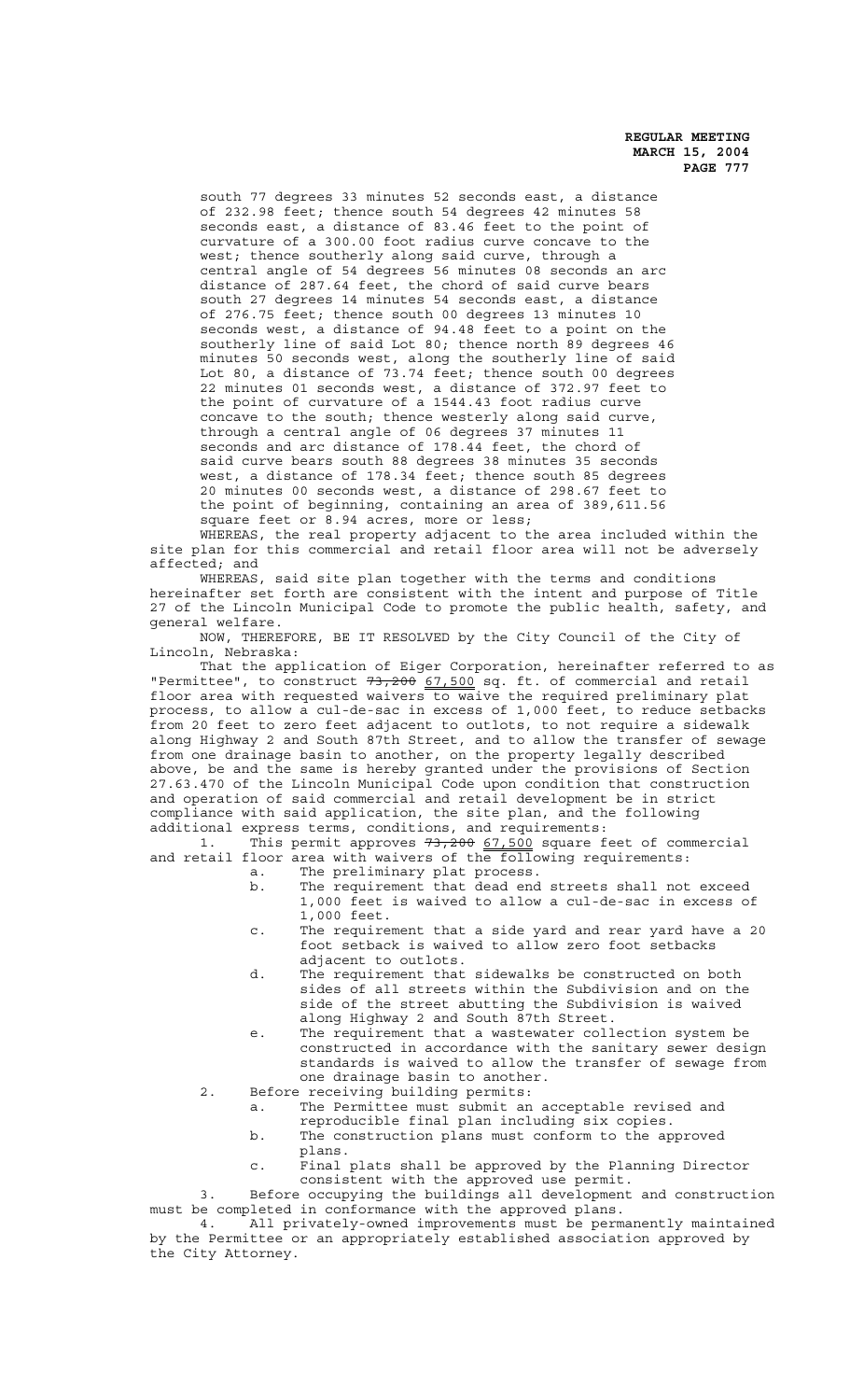> 5. The site plan approved by this permit shall be the basis for all interpretations of setbacks, yards, locations of buildings, location of parking and circulation elements, and similar matters.

> 6. The terms, conditions, and requirements of this resolution shall be binding and obligatory upon the Permittee, its successors, and assigns. The building official shall report violations to the City Council which may revoke the special permit or take such other action as may be necessary to gain compliance.

> 7. The Permittee shall sign and return the City's letter of acceptance to the City Clerk within 30 days following approval of the special permit, provided, however, said 30-day period may be extended up to six months by administrative amendment. The City Clerk shall file a copy of the resolution approving the special permit and the letter of acceptance with the Register of Deeds, filing fees therefor to be paid in advance by the Permittee.

Introduced by Patte Newman Seconded by Svoboda & carried by the following vote: AYES: Camp, Cook, Friendt, McRoy, Newman, Svoboda, Werner; NAYS: None.

- USE PERMIT NO. 150 APPLICATION OF EIGER CORPORATION TO DEVELOP 284,300 SQ. FT. OF COMMERCIAL AND RETAIL FLOOR AREA WITH WAIVERS TO THE REQUIRED PRELIMINARY PLAT PROCESS, TO ALLOW A CUL-DE-SAC IN EXCESS OF 1,000 FEET; TO REDUCE SETBACKS FROM 20 FEET TO ZERO FEET ADJACENT TO OUTLOTS, TO NOT REQUIRE A SIDEWALK ALONG HIGHWAY 2 AND SOUTH 87TH STREET, AND TO ALLOW THE TRANSFER OF SEWAGE FROM ONE DRAINAGE BASIN TO ANOTHER, ON PROPERTY GENERALLY LOCATED SOUTHEAST OF THE INTERSECTION OF SOUTH 84TH STREET AND HIGHWAY 2 - PRIOR to reading:
- COOK Moved to amend Bill No. 04R-38 on page 1, line 3 and page 5, lines 1 and 10, change "284,300 square feet of commercial retail floor are" to 290,000 square feet of commercial and retail floor area. Seconded by Svoboda & carried by the following vote: AYES: Camp,

Cook, Friendt, McRoy, Newman, Svoboda, Werner; NAYS: None.<br>A-82640 WHEREAS, Eiger Corp. has submitted an application in WHEREAS, Eiger Corp. has submitted an application in accordance with Section 27.37.070 of the Lincoln Municipal Code designated as Use Permit No. 150 for authority to construct <del>284,300</del> 2<u>90,000</u> square feet of commercial and retail floor area, with requested waivers to waive the required preliminary plat process, to allow a cul-de-sac in excess of 1,000 feet, to reduce setbacks from 20 feet to zero feet adjacent to outlots, to not require a sidewalk along Highway 2 and South 87th Street, and to allow the transfer of sewage from one drainage basin to another, on property generally located southeast of the intersection of South 84th Street and Highway 2, and legally described to wit:

A tract of land composed of a part of Lots 78, 79, 80, 83, all of Lot 109, Irregular Tracts, located in the Southwest Quarter of Section 23, all of Lot 81, Irregular Tract, located in the Northwest Quarter of Section 23, a part of the Southwest Quarter of the Northwest Quarter of Section 23, a part of the Northwest Quarter of the Southwest Quarter of Section 23, and a part of the Southeast Quarter of the Northeast Quarter of Section 22, all in Township 9 North, Range 7 East of the 6th P.M., Lincoln, Lancaster County, Nebraska, described as follows:

Referring to the southwest corner of said Northwest Quarter of Section 23; thence south 89 degrees 52 minutes 54 seconds east, assumed bearing, along the south line of said Northwest Quarter Section, a distance of 8.32 feet to the future easterly right-of-way line of South 84th Street and the point of beginning, said point also being the point of curvature of a 585.00 foot radius curve, concave to the west; thence northwesterly along said future easterly right-of-way line and said curve, through a central angel of 5 degrees 19 minutes 51 seconds, an arc distance of 54.43 feet, the chord of said curve bears north 29 degrees 31 minutes 49 seconds west, a distance of 54.41 feet; thence north 32 degrees 11 minutes 45 seconds west along said future easterly right-of-way line, a distance of 136.19 feet to the point of curvature of a 465.00 foot radius curve, concave to the east; thence northerly along said future easterly right-of-way line and said curve, through a central angle of 04 degrees 50 minutes 15 seconds, an arc distance of 39.26 feet, the chord of said curve bears north 29 degrees 46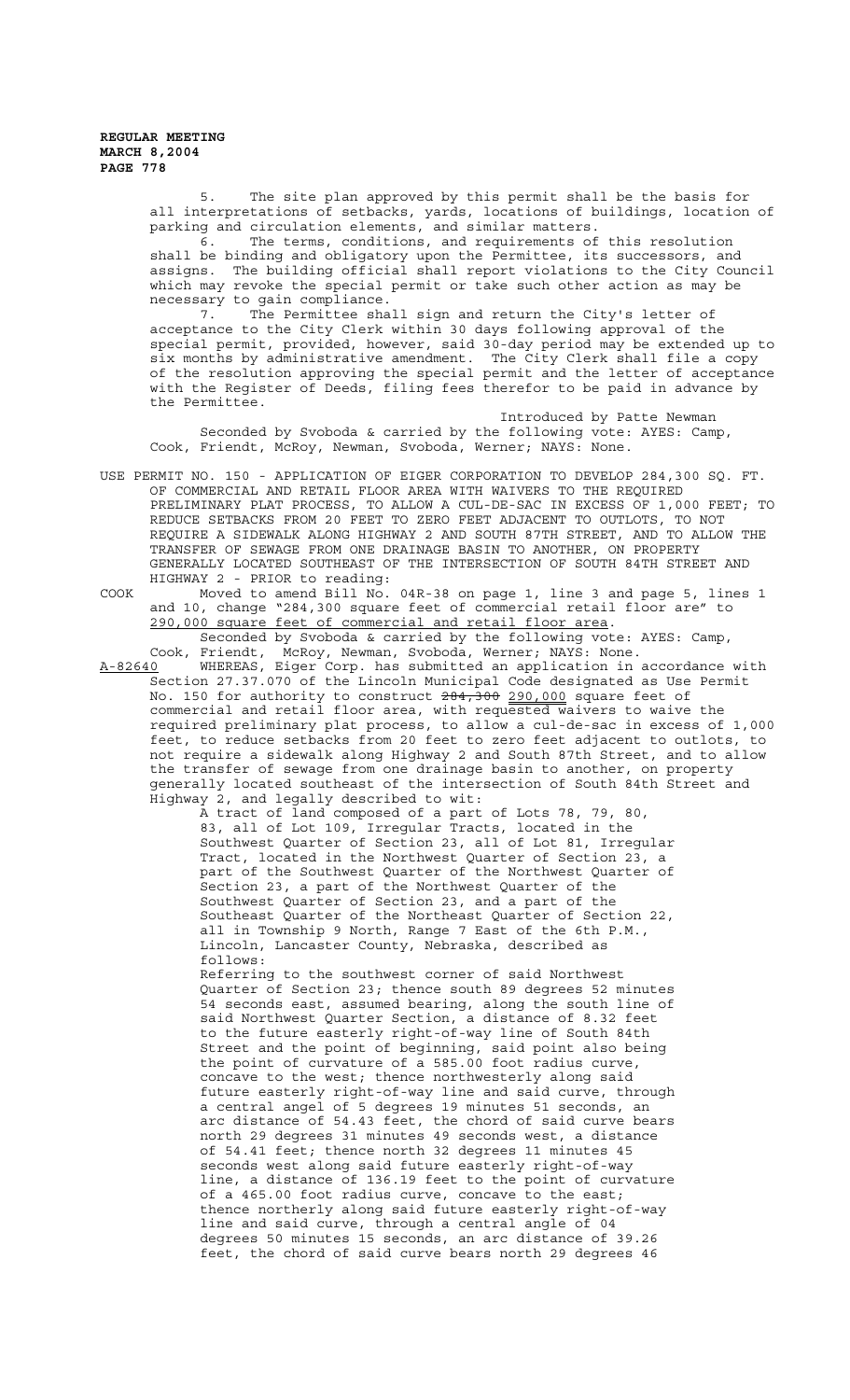minutes 38 seconds west, a distance of 39.25 feet; thence north 62 degrees 38 minutes 30 seconds east along said future easterly right-of-way line, a distance of 5.00 feet to a point on a 460.00 foot radius curve, concave to the east; thence northerly along said future easterly right-of-way line and said curve, through a central angle of 56 degrees 22 minutes 59 seconds, an arc distance of 452.67 feet, the chord of said curve bears north 00 degrees 49 minutes 59 seconds east, a distance of 434.63 feet; thence north 29 degrees 01 minutes 29 seconds east along said future easterly right-of-way line, a distance of 39.29 feet to the intersection with the future southerly Nebraska Highway No. 2 right-of-way line; thence south 58 degrees 04 minutes 03 seconds east along said future southerly right-of-way line, a distance of 125.63 feet to an intersection of the existing southerly right-of-way line of Nebraska Highway No. 2 and the easterly existing South 84th Street right-of-way line; thence south 74 degrees 45 minutes 16 seconds east along said southerly right-of-way line, a distance of 74.68 feet; thence south 48 degrees 10 minutes 50 seconds east along said southerly right-of-way line, a distance of 301.81 feet; thence south 54 degrees 27 minutes 15 seconds east along said southerly right-of-way line, a distance of 400.00 feet; thence south 58 degrees 59 minutes 08 seconds east along said southerly right-of-way line, a distance of 290.85 feet to the north line of the Southwest Quarter of said Section; thence south 54 degrees 27 minutes 18 seconds east along said southerly right-of-way line, a distance of 1615.21 feet; thence south 51 degrees 36 minutes 51 seconds east along said southerly right-of-way line, a distance of 43.11 feet; thence south 35 degrees 32 minutes 47 seconds west, a distance of 346.74 feet; thence south 56 degrees 35 minutes 33 seconds west, a distance of 36.02 feet to the point of curvature of a 369.50 foot radius curve, concave to the southwest; thence northwesterly along said curve, through a central angle of 21 degrees 15 minutes 29 seconds, an arc distance of 137.09 feet, the chord of said curve bears north 46 degrees 26 minutes 38 seconds west, a distance of 136.31 feet; thence north 57 degrees 04 minutes 22 seconds west, a distance of 349.77 feet; thence south 54 degrees 44 minutes 21 seconds west, a distance of 284.85 feet to the point of curvature of a 1544.43 foot radius curve, concave to the south; thence southeasterly along said curve, through a central angle of 08 degrees 29 minutes 28 seconds, an arc distance of 228.88 feet, the chord of said curve bears south 49 degrees 41 minutes 49 seconds east, a distance of 228.67 feet to a point on the southerly line of an existing Lincoln Electric System transmission line easement recorded as Instrument Number 95-12607 at the Lancaster County Register of Deeds; thence south 89 degrees 01 minutes 14 seconds west along said easement line, a distance of 10.53 feet; thence south 59 degrees 00 minutes 27 seconds east, a distance of 22.10 feet to a point on the south line of the North Half of the Southwest Quarter, Section 23; thence north 89 degrees 58 minutes 00 seconds east along said Quarter Section line, a distance of 67.89 feet; thence south 00 degrees 02 minutes 00 seconds east, a distance of 146.74 feet to the northerly right-of-way line of the Omaha Public Power District's Railroad line and the point of curvature of a 1494.43 foot radius curve, concave to the south; thence northwesterly along said northerly right-of-way line and said curve, through a central angle of 55 degrees 34 minutes 19 seconds, an arc distance of 1449.47 feet, the chord of said curve bears north 66 degrees 52 minutes 50 seconds west, a distance of 1393.32 feet; thence south 85 degrees 20 minutes 00 seconds west along said northerly right-of-way line, a distance of 303.52 feet to the existing easterly right-of-way line of 84th Street, said point located 70.00 easterly of, perpendicular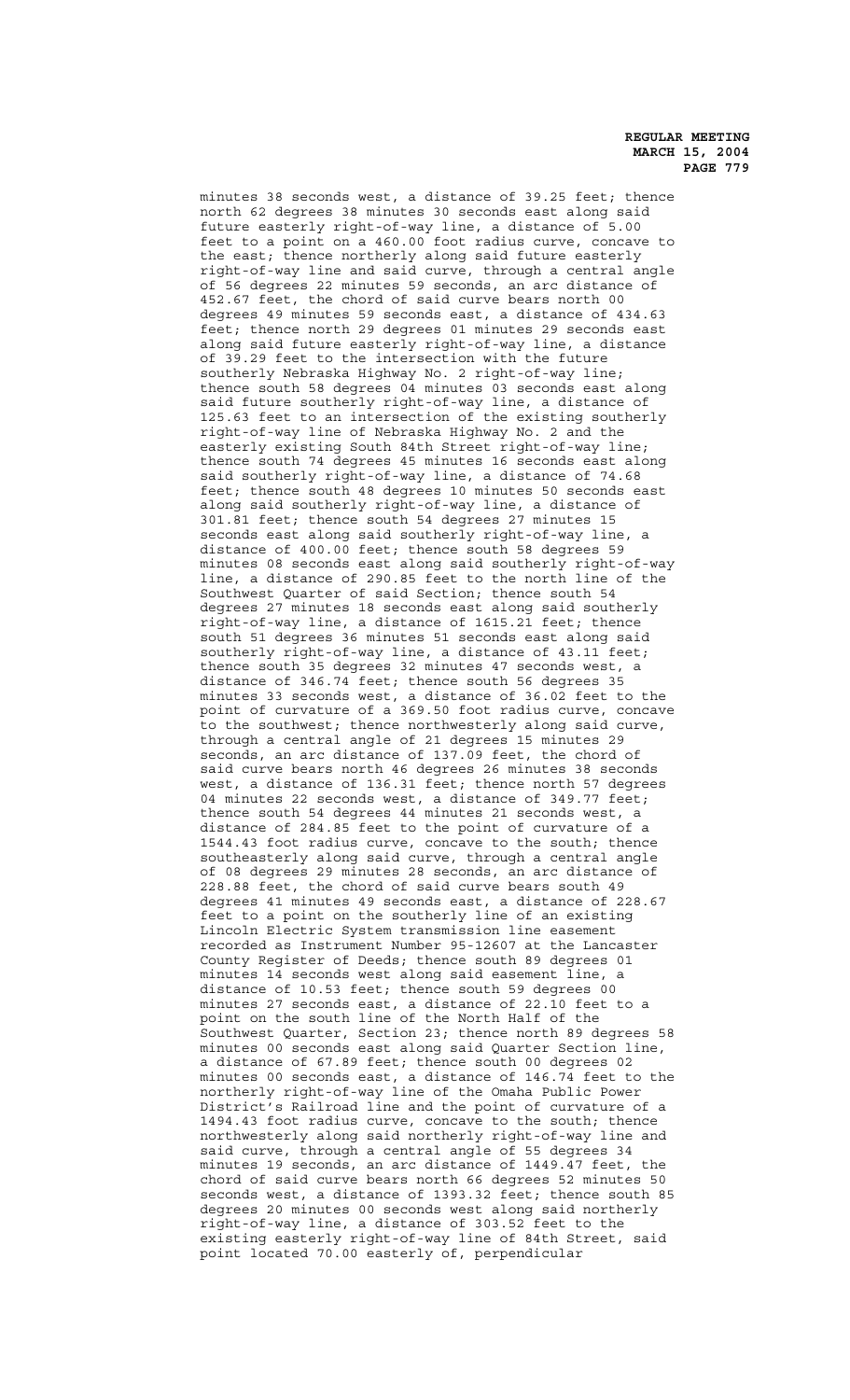measurement, the west line of said Southwest Quarter of Section 23; thence north 00 degrees 52 minutes 06 seconds east along said existing easterly right-of-way line, a distance of 50.23 feet; thence north 85 degrees 20 minutes 00 seconds east, a distance of 298.67 feet to the point of curvature of a 1544.43 foot radius curve concave to the south; thence easterly along said curve, through a central angle of 06 degrees 37 minutes 11 seconds an arc distance of 178.44 feet, the chord of said curve bears north 88 degrees 38 minutes 35 seconds east, a distance of 178.34 feet; thence north 00 degrees 22 minutes 01 seconds east, a distance of 372.97 feet to a point on the southerly line of said Lot 80; thence south 89 degrees 46 minutes 50 seconds east, along the southerly line of said Lot 80, a distance of 73.74 feet; thence north 00 degrees 13 minutes 10 seconds east, a distance of 94.48 feet to the point of curvature of a 300.00 foot radius curve concave to the west; thence northerly along said curve, through a central angle of 54 degrees 56 minutes 08 seconds an arc distance of 287.64 feet, the chord of said curve bears north 27 degrees 14 minutes 54 seconds west, a distance of 276.75 feet; thence north 54 degrees 42 minutes 58 seconds west, a distance of 83.46 feet to the point of curvature of a 300.00 foot radius curve concave to the south; thence westerly along said curve, through a central angle of 45 degrees 41 minutes 48 seconds, an arc distance of 239.27 feet, the chord of said curve bears north 77 degrees 33 minutes 52 seconds west, a distance of 232.98 feet; thence south 79 degrees 35 minutes 14 seconds west, a distance of 150.77 feet to a point on the future easterly right-of-way line of South 84th Street and a point of curvature of a 585.00 foot radius curve concave to the west; thence northerly along said future easterly right-of-way line and said curve, through a central angle of 07 degrees 31 minutes 43 seconds, an arc distance of 76.87 feet, the chord of said curve bears north 23 degrees 06 minutes 03 seconds west, a distance of 76.81 feet to the south line of said Northwest Quarter Section and the point of beginning; containing an area of 1,564,340.11 square feet (35.91 acres) more or less;

WHEREAS, the real property adjacent to the area included within the site plan for this use permit for the development of commercial and retail area will not be adversely affected; and

WHEREAS, said site plan together with the terms and conditions hereinafter set forth are consistent with the intent and purpose of Title 27 of the Lincoln Municipal Code to promote the public health, safety, and general welfare.

NOW, THEREFORE, BE IT RESOLVED by the City Council of the City of Lincoln, Nebraska:

That the application of Eiger Corp., hereinafter referred to as "Permittee", to construct  $284,300$  290,000 square feet of commercial and retail floor area, with requested waivers to waive the required preliminary plat process, to allow a cul-de-sac in excess of 1,000 feet, to reduce setbacks from 20 feet to zero feet adjacent to outlots, to not require a sidewalk along Highway 2 and South 87th Street, and to allow the transfer of sewage from one drainage basin to another, on the property legally described above be and the same is hereby granted under the provisions of Section 27.37.070 of the Lincoln Municipal Code upon condition that construction and operation of said commercial and retail space be in strict compliance with said application, the site plan, and the following additional express terms, conditions, and requirements:

1. This permit approves  $284,300$  290,000 square feet of commercial and retail floor area with waiver of the following requirements:

- a. The preliminary plat process.
- b. The requirement that dead end streets shall not exceed 1,000 feet is waived to allow a cul-de-sac in excess of 1,000 feet.
- c. The requirement that a side yard and rear yard have a 20 foot setback is waived to allow zero foot setbacks adjacent to outlots.
- d. The requirement that sidewalks be constructed on both sides of all streets within the Subdivision and on the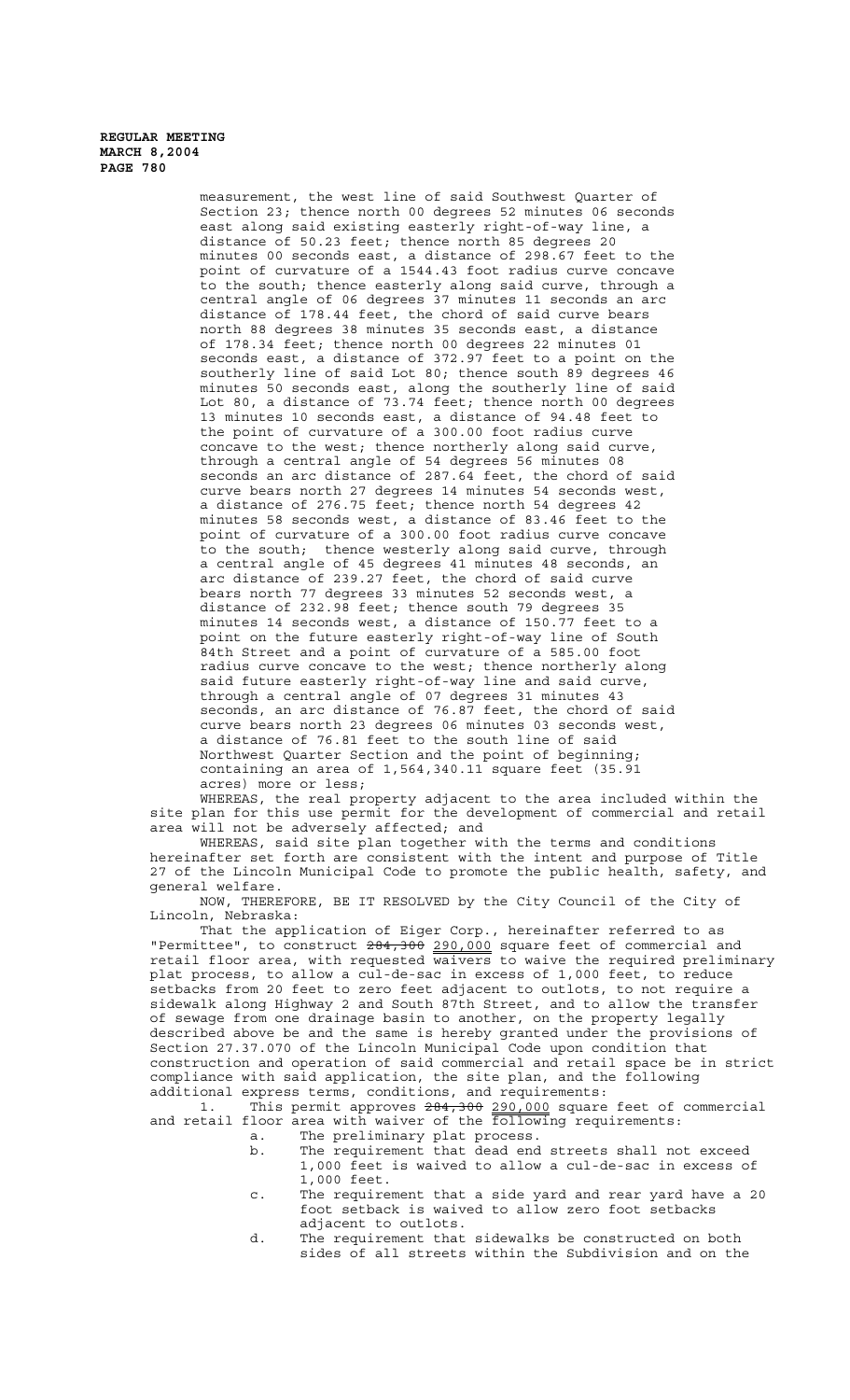side of the street abutting the Subdivision is waived along Highway 2 and South 87th Street.

- e. The requirement that a wastewater collection system be constructed in accordance with the sanitary sewer design standards is waived to allow the transfer of sewage from one drainage basin to another.
- 2. Before receiving building permits:
	- a. The Permittee must submit an acceptable revised and reproducible final plan with six copies.
	- b. The construction plans must conform to the approved plans.
	- c. Final plats within the area of this use permit must be approved by the Planning Director.

3. Before occupying the buildings, all development and construction must be completed in conformance with the approved plans. 4. All privately-owned improvements must be permanently maintained by the Permittee or an appropriately established association approved by

the City Attorney.<br>5. The si The site plan approved by this permit must shall be the basis for all interpretations of setbacks, yards, locations of buildings, location of parking and circulation elements, and similar matters.

6. The terms, conditions, and requirements of this resolution shall be binding and obligatory upon the Permittee, its successors and assigns. The building official shall report violations to the City Council which may revoke this use permit or take such other action as may be necessary to gain compliance.<br>7. The Permittee sha

The Permittee shall sign and return the City's letter of acceptance to the City Clerk within 30 days following approval of this use permit, provided, however, said 30-day period may be extended up to six months by administrative amendment. The City Clerk shall file a copy of the resolution approving this use permit and the letter of acceptance with the Register of Deeds, filing fees therefor to be paid in advance by the Permittee.

Introduced by Patte Newman Seconded by McRoy & carried by the following vote: AYES: Camp, Cook, Friendt, McRoy, Newman, Svoboda, Werner; NAYS: None.

#### **PETITIONS & COMMUNICATIONS - NONE**

# **REPORTS OF CITY OFFICERS**

CLERK'S LETTER AND MAYOR'S APPROVAL OF RESOLUTIONS AND ORDINANCES PASSED BY COUNCIL ON MARCH 8,2004 - CLERK presented said report which was placed on file in the Office of the City Clerk.

INVESTMENT OF FUNDS FOR THE WEEK OF MARCH 1 THRU MARCH 5, 2004 - CLERK read the following resolution, introduced by Ken Svoboda, who moved its adoption: A-82637 BE IT HEREBY RESOLVED BY THE CITY COUNCIL of the City of Lincoln,

Nebraska: That the attached list of investments be confirmed and approved, and the City Treasurer is hereby directed to hold said investments until maturity unless otherwise directed by the City Council. Introduced by Ken Svoboda

Seconded by Friendt & carried by the following vote: AYES: Camp, Cook, Friendt, McRoy, Newman, Svoboda, Werner; NAYS: None.

- REPORT OF CITY TREASURER OF CASH ON HAND AT THE CLOSE OF BUSINESS 2/29/04 -CLERK presented said report which was placed on file in the Office of the City Clerk.
- REPORT OF UNL MICROBIOLOGIST FOR WATER TESTING FOR THE MONTH OF FEBRUARY, 2004 CLERK presented said report which was placed on file in the Office of the City Clerk.

# ORDINANCES - 1<sup>ST</sup> READING

REPEALING ORDINANCE NO. 18139 WHICH CREATED PAVING DISTRICT NO. 2625 IN NORTH 57TH STREET, FREMONT TO HARTLEY, DUE TO THE LACK OF MAJORITY PETITION -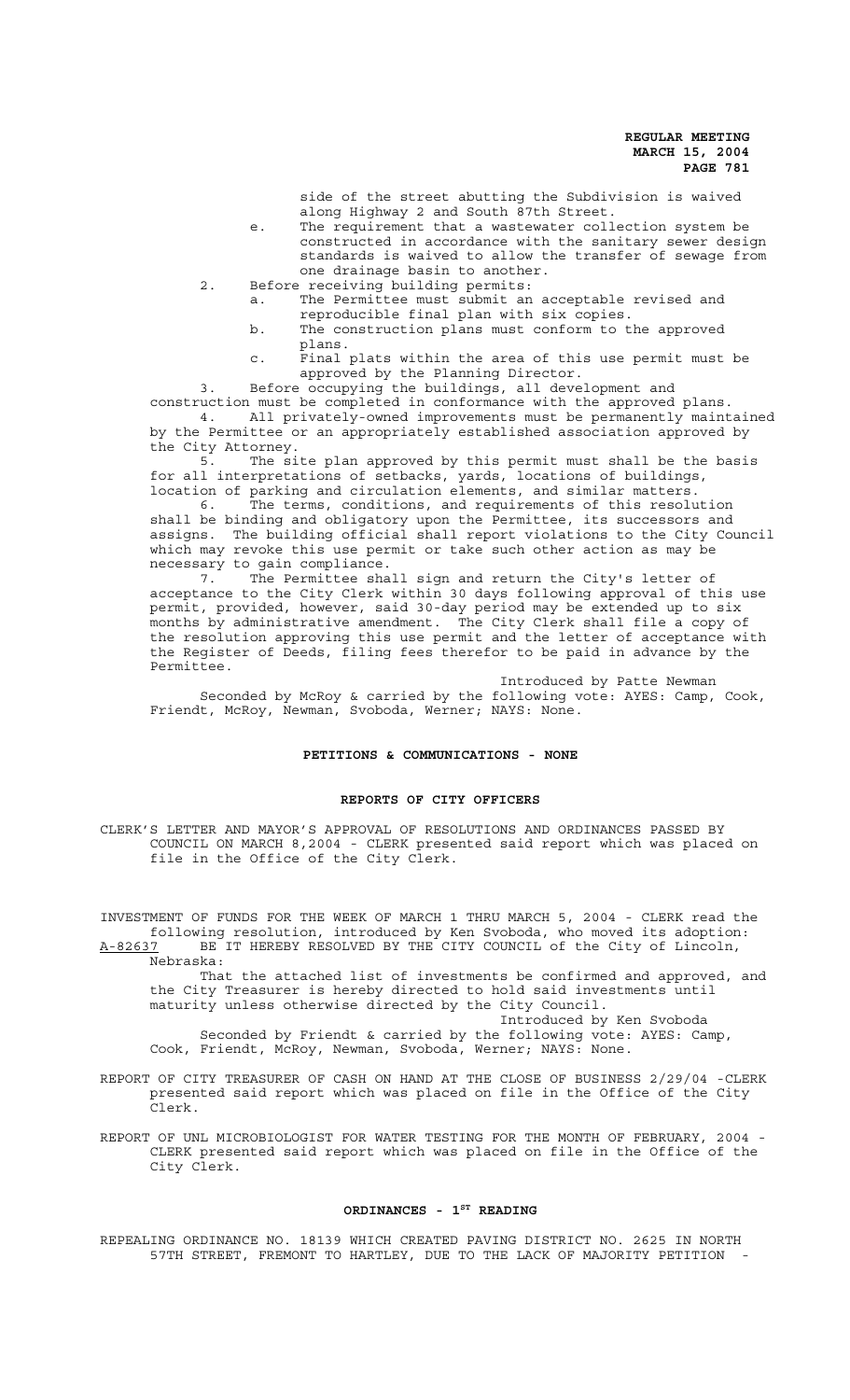CLERK read an ordinance, introduced by Ken Svoboda, an ordinance repealing Ordinance No. 18139 which created Paving District No. 2625, which Paving District included all that portion of North 57<sup>th</sup> Street lying between the south curb line of Fremont Street and the north curb line of Hartley Street describing the benefitted property as follows: Lots 4 through 9, block 183 and Lots 1,2,3.10,11,12, Block 184, all in Havelock Addition to Lincoln all in the Southwest Quarter of Section 9, Township 10, North, Range 7 East of the Sixth Principal Meridian, in the City of Lincoln, Lancaster County, Nebraska and providing for the payment of the cost thereof, the first time.

CHANGE OF ZONE 04006 - APPLICATION OF TOM JORNAT, L.L.C. FOR A CHANGE OF ZONE FROM H-3 HIGHWAY COMMERCIAL DISTRICT TO I-1 INDUSTRIAL DISTRICT ON PROPERTY GENERALLY LOCATED AT L STREET AND S.W. 25TH STREET - CLERK read an ordinance, introduced by Ken Svoboda, an ordinance amending the Lincoln Zoning District Maps attached to and made a part of Title 27 of the Lincoln Municipal Code, as provided by Section 27.05.020 of the Lincoln Municipal Code, by changing the boundaries of the districts established and shown thereon, the first time.

#### ORDINANCES - 3<sup>RD</sup> READING

AMENDING CHAPTER 4.62 OF THE LINCOLN MUNICIPAL CODE TO ESTABLISH A POLICE AND FIRE PENSION PLAN BOARD OF TRUSTEES TO PROVIDE OVERSIGHT AND DIRECTION WITH REGARD TO THE INVESTMENT OF THE ASSETS OF THE POLICE AND FIRE PENSION PLANS - PRIOR to reading:

COOK Moved to accept a substitute ordinance for Bill No. 03-65. Seconded by Friendt & carried by the following vote: AYES: Camp, Cook, Friendt, McRoy, Newman, Svoboda, Werner; NAYS: None.

COOK Moved to amend the substitute ordinance of Bill No. 03-65 on page 1, line 9, after the semicolon, delete the word "and". On page 1, line 10, after the period, insert *jand establishing an effective date of September* 1, 2004". On page 11, after line 18, insert a new section 7.5 to read as follows: Section 7.5. That the effective date of this ordinance shall be September 1, 2004.

Seconded by Friendt & carried by the following vote: AYES: Camp, Cook, Friendt, McRoy, Newman, Svoboda, Werner; NAYS: None.

CLERK Read an ordinance, introduced by Jonathan Cook, amending Chapter 4.62 of the Lincoln Municipal Code relating to the Police and Fire Pension Plan Advisory Committee by amending the chapter title to Police and Fire Pension Plan Investment Board; amending Section 4.62.010 to establish a Police and Fire Pension Plan Investment Board and define its membership and terms of service; adding a new section numbered 4.62.015 to outline the duties of the Police and Fire Pension Plan Investment Board; amending Section 4.62.020 to outline the duties of the Plan Administrator; by adding a new section numbered 4.62.025 relating to the investment of Police and Fire

Pension Plan assets; by adding a new section numbered 4.62.030 relating to the personal liability of Board members; and repealing Sections 4.62.010 and 4.62.020 of the Lincoln Municipal Code as hitherto existing; and establishing an effective date of September 1, 2004, the third time. COOK Moved to pass the ordinance read.

Seconded by Svoboda & carried by the following vote: AYES: Camp, Cook, Friendt, McRoy, Newman, Svoboda, Werner; NAYS: None. The ordinance, being numbered **#18314**, is recorded in Ordinance Book , Page

AMENDING CHAPTER 3.20 OF THE LINCOLN MUNICIPAL CODE RELATING TO STREET IMPROVEMENT VEHICLE TAX TO CREATE THE RESIDENTIAL REHABILITATION FUND TO BE USED ONLY FOR THE PURPOSE OF REHABILITATING EXISTING RESIDENTIAL STREETS - PRIOR to reading:

FRIENDT Moved to amend Bill No. 04-24 on page 2, line 14, delete the comma at the end of the line and insert the word "and". On page 2, line 15, delete the words "alley, public ways". On page 2, line 16, delete the period after the word "purposes", insert a comma and the following language: "and for no other purpose".

Seconded by Svoboda & **LOST** by the following vote: AYES: Camp, Friendt, Svoboda; NAYS: Cook, McRoy, Newman, Werner.

CLERK Read an ordinance, introduced by Jonathan Cook, amending Chapter 3.20 of the Lincoln Municipal Code relating to Street Improvement Vehicle Tax by adding a new section numbered 3.20.025 to add a definition for "rehabilitation"; adding a new section numbered 3.20.045 to add a definition for "residential street"; and amending Section 3.20.220 to create the "Residential Rehabilitation Fund" to be used only for the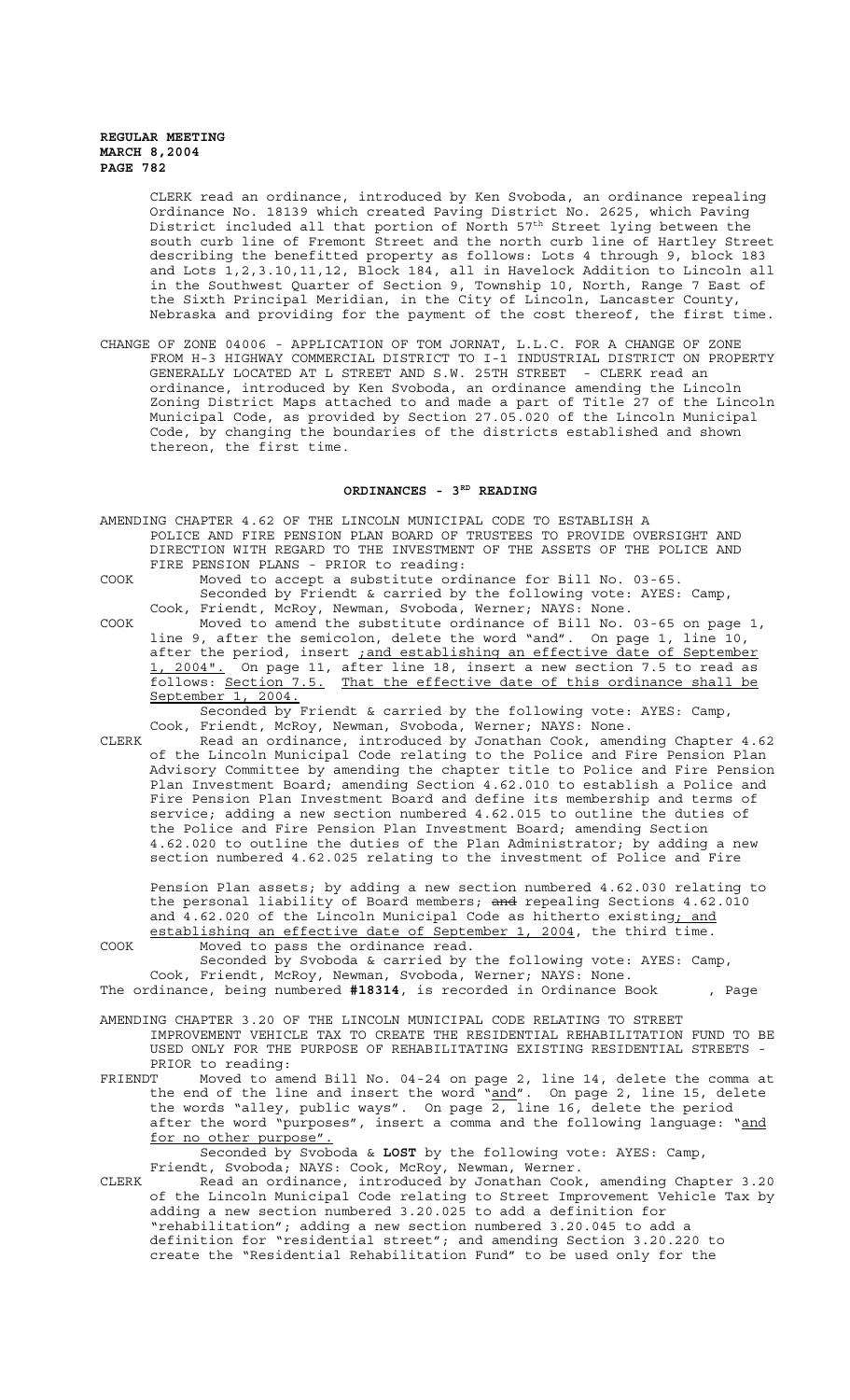purpose of rehabilitating existing residential streets; and repealing Section 3.20.220 of the Lincoln Municipal Code as hitherto existing, the third time.

COOK Moved to pass the ordinance as read.

Seconded by Friendt & carried by the following vote: AYES: Camp, Cook, Friendt, McRoy, Newman, Svoboda, Werner; NAYS: None. The ordinance, being numbered **#18315** is recorded in Ordinance Book , Page

APPROVING A LEASE AGREEMENT BETWEEN NEBRASKA GOLF & TURF, NEBRASKA NATIONAL BANK, AND THE CITY FOR THE LEASE OF 225 GOLF CARS AND 14 UTILITY VEHICLES FOR USE BY THE CITY PARKS AND RECREATION DEPARTMENT - CLERK read an ordinance, introduced by Patte Newman, an ordinance approving a Lease Agreement between Nebraska Golf & Turf, Nebraska National Bank, and the City for the lease of 225 golf cars and 14 utility vehicles for use by the City Parks and Recreation Department, the third time.

NEWMAN Moved to pass the ordinance as read. Seconded by Svoboda & carried by the following vote: AYES: Camp, Cook, Friendt, McRoy, Newman, Svoboda, Werner; NAYS: None. The ordinance, being numbered **#18316**, is recorded in Ordinance Book , Page

APPROVING A LEASE AGREEMENT BETWEEN NEBRASKA NATIONAL BANK, AND THE CITY FOR GOLF COURSE AND PARK MAINTENANCE EQUIPMENT AT HOLMES AND MAHONEY GOLF COURSES - CLERK read an ordinance, introduced by Patte Newman, an ordinance approving a Lease Agreement between Nebraska National Bank, and the City for golf course and park maintenance equipment at Holmes and Mahoney Golf Courses, the third time.

NEWMAN Moved to pass the ordinance as read.

 Seconded by Svoboda & carried by the following vote: AYES: Camp, Cook, Friendt, McRoy, Newman, Svoboda, Werner; NAYS: None. The ordinance, being numbered **#18317**, is recorded in Ordinance Book , Page

APPROVING TWO THREE-YEAR/5,000 HOUR LEASE AGREEMENTS WITH A BUYOUT OPTION BETWEEN THE CITY AND ELGIN SWEEPER COMPANY TO PROVIDE TWO FOUR-WHEELED STREET SWEEPERS FOR SWEEPING OF RESIDENTIAL AND ARTERIAL STREETS - CLERK read an ordinance, introduced by Annette McRoy, approving two three-year lease agreements between the City of Lincoln, Nebraska and Elgin Sweeper Company for an Elgin Eagle "F" Street Sweepers for sweeping of residential and arterial streets, the third time.

MCROY Moved to pass the ordinance as read.

Seconded by Svoboda & carried by the following vote: AYES: Camp, Cook, Friendt, McRoy, Newman, Svoboda, Werner; NAYS: None. The ordinance, being numbered **#18318**, is recorded in Ordinance Book , Page

AMENDING § 2.76.040 DEFINITIONS OF THE LINCOLN MUNICIPAL CODE TO ALLOW POLICE TRAINEES TO PARTICIPATE IN THE CITY'S HEALTH CARE PLAN - CLERK read an ordinance, introduced by Annette McRoy, amending Section 2.76.040 of the Lincoln Municipal Code to amend the definition of "non-career service positions" to allow police trainees to participate in the City's health care plan; and repealing Section 2.76.040 of the Lincoln Municipal Code as hitherto existing, the third time.

MCROY Moved to pass the ordinance as read.

Seconded by Cook & carried by the following vote: AYES: Camp, Cook, Friendt, McRoy, Newman, Svoboda, Werner; NAYS: None.

The ordinance, being numbered **#18319**, is recorded in Ordinance Book , Page

AMENDING THE PAY SCHEDULE FOR THE EMPLOYEE GROUP PREFIXED BY THE LETTER A BY AMENDING THE PAY SCHEDULE FOR THE JOB CLASSIFICATIONS OF OPERATIONS QUALITY ASSURANCE COORDINATOR, PARK PLANNING ASSISTANT, STARTRAN HANDI-VAN SUPERVISOR, AND FOOD PRODUCTION MANAGER; AND CHANGING THE JOB TITLE OF ARBORIST III TO FORESTRY OPERATIONS SUPERVISOR AND ARBORIST IV TO CITY FORESTER - CLERK read an ordinance, introduced by Annette McRoy, amending Section 1 of Ordinance No. 18220 relating to the pay schedules of employees whose classifications are assigned to the pay range which is prefixed by the letter "A" by creating the job classifications of Operations Quality Assurance Coordinator, Park Planning Assistant, and StarTran Handi-Van Supervisor; by changing the title of the job classification Arborist III to Forestry Operations Supervisor and changing the title of the job classification Arborist IV to City Forester; and by amending the pay range of Food Production Manager from A0 t A04, the third time.

MCROY Moved to pass the ordinance as read. Seconded by Svoboda & carried by the following vote: AYES: Camp,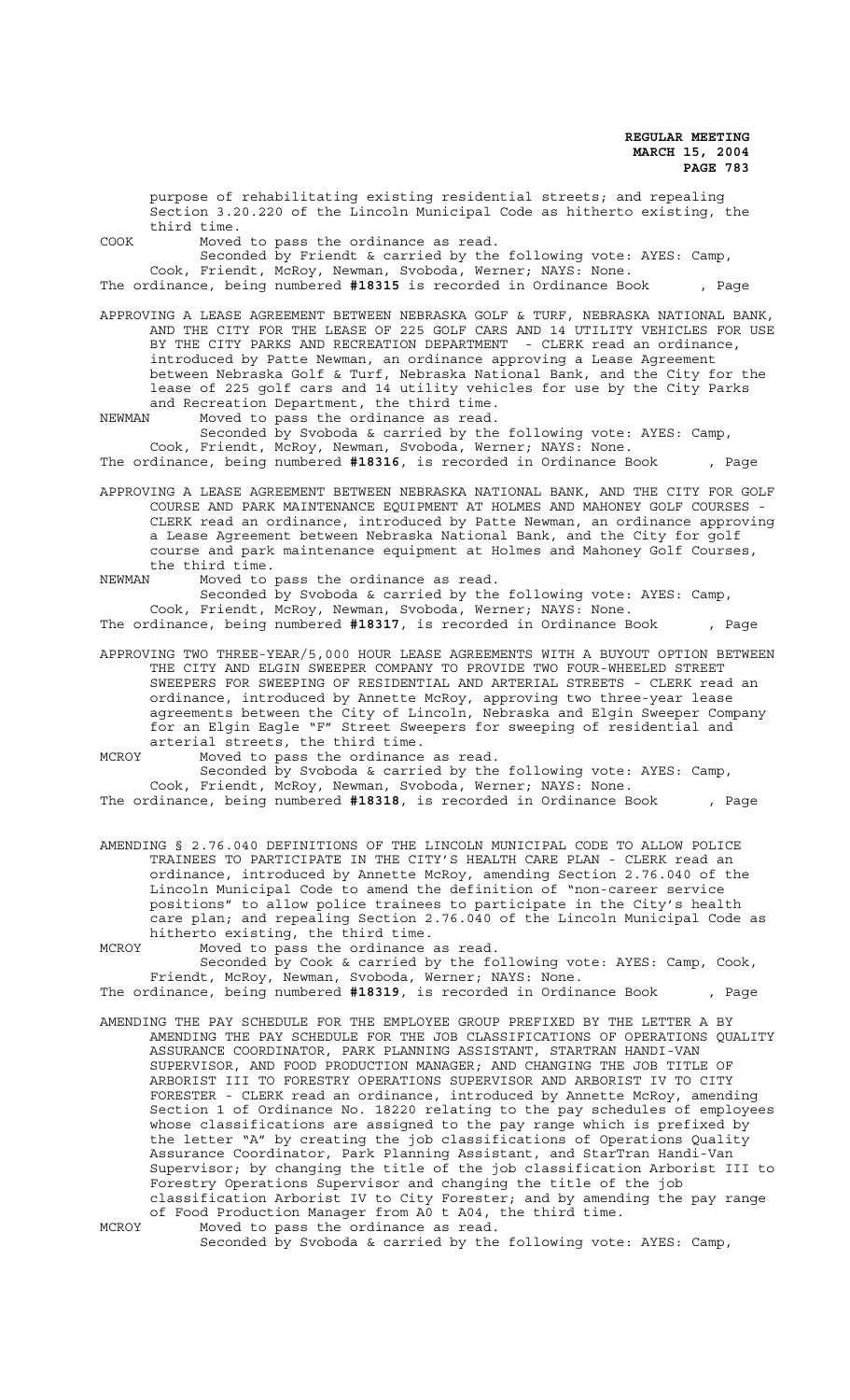Cook, Friendt, McRoy, Newman, Svoboda, Werner; NAYS: None. The ordinance, being numbered **#18320**, is recorded in Ordinance Book , Page

AMENDING THE PAY SCHEDULE FOR THE EMPLOYEE GROUP PREFIXED BY THE LETTER N BY AMENDING THE PAY RANGE FOR THE JOB CLASSIFICATIONS OF COOK AND FOOD SERVICE WORKER - CLERK read an ordinance, introduced by Annette McRoy, amending Section 1 of Ordinance No. 18217 relating to the pay schedules of employees whose classifications are assigned to the pay range which is prefixed by the letter "N" by changing the pay range of the job classification of "Cook" (5435) from (N03) to (N05) and changing the pay range of the job classification "Food Service Workers" from (N01)to (N03), the third time. MCROY Moved to pass the ordinance as read.

Seconded by Svoboda & carried by the following vote: AYES: Camp, Cook, Friendt, McRoy, Newman, Svoboda, Werner; NAYS: None.

The ordinance, being numbered **#18321**, is recorded in Ordinance Book , Page

ANNEXATION NO. 03002 - AMENDING THE LINCOLN CORPORATE LIMITS MAP BY ANNEXING APPROXIMATELY 53.52 ACRES OF PROPERTY GENERALLY LOCATED EAST OF SOUTHEAST OF THE INTERSECTION OF SOUTH 84TH STREET AND HIGHWAY 2 - CLERK read an ordinance, introduced by Annette McRoy, annexing and including the below described land as part of the City of Lincoln, Nebraska and amending the Corporate Limits Map attached to and made part of Ordinance No. 18208, to reflect the extension of the corporate limits boundary of the City of Lincoln, Nebraska established and shown thereon, the third time.

MCROY Moved to pass the ordinance as read.

Seconded by Svoboda & carried by the following vote: AYES: Camp, Cook, Friendt, McRoy, Newman, Svoboda, Werner; NAYS: None. The ordinance, being numbered **#18322**, is recorded in Ordinance Book , Page

CHANGE OF ZONE 3411 - APPLICATION OF EIGER CORPORATION FOR A CHANGE OF ZONE FROM AG AGRICULTURAL DISTRICT AND AGR AGRICULTURAL RESIDENTIAL DISTRICT TO H-4 GENERAL COMMERCIAL DISTRICT AND B-5 PLANNED REGIONAL BUSINESS DISTRICT, ON PROPERTY GENERALLY LOCATED SOUTHEAST OF THE INTERSECTION OF SOUTH 84TH STREET AND HIGHWAY 2 - PRIOR to reading:

COOK Moved to accept a substitute ordinance.

Seconded by McRoy & carried by the following vote: AYES: Camp, Cook, Friendt, McRoy, Newman, Svoboda, Werner; NAYS: None.

CLERK Read an ordinance, introduced by Annette McRoy, amending the Lincoln Zoning District Maps attached to and made a part of Title 27 of the Lincoln

Municipal Code, as provided by Section 27.05.020 of the Lincoln Municipal Code, by changing the boundaries of the districts established and shown thereon, the third time.

MCROY Moved to pass the substitute ordinance.

Seconded by Svoboda & carried by the following vote: AYES: Camp, Cook, Friendt, McRoy, Newman, Svoboda, Werner; NAYS: None. The ordinance, being numbered **#18323**, is recorded in Ordinance Book , Page

CHANGE OF ZONE 04001 - AMENDING CHAPTER 27.82 OF THE LINCOLN MUNICIPAL CODE RELATING TO IMPACT FEES BY REVISING THE DEFINITION OF LOW-INCOME OWNER-OCCUPIED HOUSING; TO ADD ELIGIBILITY CRITERIA FOR LOW-INCOME OWNER-OCCUPIED HOUSING EXEMPTIONS FROM IMPACT FEES AND MODIFY THE PROVISIONS REGARDING WHEN A REQUEST FOR EXEMPTION MUST BE MADE; AND TO MODIFY THE PROVISIONS REGARDING APPROVAL OF OWNER-OCCUPIED LOW-INCOME HOUSING EXEMPTION AND REIMBURSEMENT OF IMPACT FEES PAID - CLERK read an ordinance, introduced by Annette McRoy, amending Chapter 27.82 of the Lincoln Municipal Code relating to impact fees by amending Section 27.82.040 to revise the definition of "Low-to-Moderate-Income Owner-Occupied Housing", to delete the definitions of "Income Area, Low" and "Income Area, Moderate," to add a new definition for "Low-to-Moderate-Income Area", and to clarify the definition of "Low Income Rental Housing"; amending Section 27.82.060 to add eligibility criteria for Low-to-Moderate-Income Owner-Occupied Housing exemptions from Impact Fees and modifying the provisions regarding when a request for exemption must be made; amending Section 27.82.080 to modify the provisions regarding approval of Low-to-Moderate-Income Owner-Occupied Housing exemption and reimbursement of impact fees paid; and repealing Sections 27.82.040, 27.82.060, and 27.82.080 of the Lincoln Municipal Code as hitherto existing, the third time. MCROY Moved to pass the ordinance as read.

Seconded by Svoboda & carried by the following vote: AYES: Camp,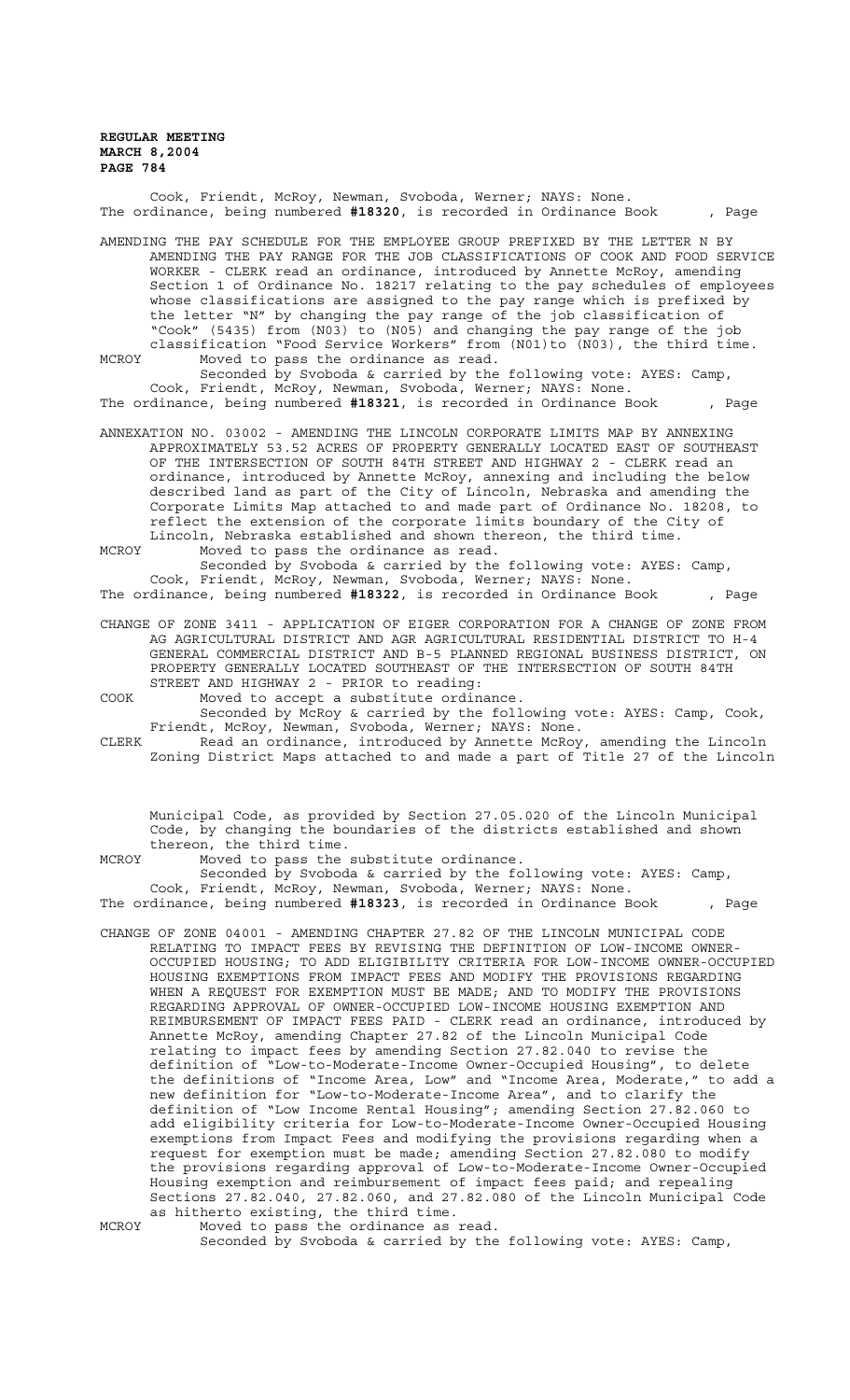Cook, Friendt, McRoy, Newman, Svoboda, Werner; NAYS: None. The ordinance, being numbered **#18324**, is recorded in Ordinance Book , Page

- CHANGE OF ZONE 04003 AMENDING SECTIONS 27.63.680 AND 27.63.685 OF THE LINCOLN MUNICIPAL CODE RELATING TO THE SALE OF ALCOHOLIC BEVERAGES FOR CONSUMPTION ON THE PREMISES AND OFF THE PREMISES AS A PERMITTED SPECIAL USE; TO DELETE CITY COUNCIL WAIVERS OF THE SPECIAL CONDITIONS FOR SAID USES; TO DELETE THE PROVISION ALLOWING FOR MITIGATION OF ADVERSE EFFECTS APPROVED BY THE PLANNING DIRECTOR WHEN A LICENSED PREMISES IS LOCATED 100 FEET OR CLOSER TO CERTAIN LISTED USES; TO REQUIRE A LICENSED PREMISES TO BE LOCATED NO CLOSER THAN 100 FEET FROM A PARK, CHURCH, OR STATE MENTAL HEALTH INSTITUTION; TO DELETE THE REQUIREMENT THAT A LICENSED PREMISES BE LOCATED NO CLOSER THAN 100 FEET FROM RESIDENTIAL USES IN NONRESIDENTIAL DISTRICTS; AND TO DELETE PROVISIONS PROHIBITING APPROVAL OF THE SPECIAL PERMITS BY THE PLANNING COMMISSION - CLERK read an ordinance, introduced by Annette McRoy, amending Sections 27.63.680 and 27.63.685 of the Lincoln Municipal Code relating to the sale of alcoholic beverages for consumption on the premises and off the premises as a permitted special use, respectively, to delete City Council waivers of the special conditions for said uses, to delete the provision allowing for mitigation of adverse effects approved by the Planning Director when an licensed premises is located 100 feet or closer to certain listed uses, to also require a licenses premises to be located no closer than 100 feet from a park, church, or state mental health institution, to delete the requirement that a licenses premise be located no closer than 100 feet from residential uses, and to delete provisions prohibiting approval of the special permits by the Planning Commission; and repealing Sections 27.63.680 and 27.63.685 of the Lincoln Municipal Code as hitherto existing, the third time.
- MCROY Moved to pass the ordinance as read.

Seconded by Cook & carried by the following vote: AYES: Cook, Friendt, McRoy, Newman, Werner; NAYS: Camp, Svoboda.

ZONE FROM R-3 RESIDENTIAL DISTRICT TO O-2 SUBURBAN OFFICE DISTRICT ON PROPERTY GENERALLY LOCATED AT THE SOUTHWEST CORNER OF SOUTH 84TH STREET AND PIONEERS BOULEVARD - CLERK read an ordinance, introduced by Annette McRoy, amending the Lincoln Zoning District Maps attached to and made apart of Title 27 of the Lincoln Municipal Code, as provided by Section 27.05.020 o the Lincoln Municipal Code, by changing the boundaries of the districts established and shown thereon, the third time. MCROY Moved to pass the ordinance as read. Seconded by Svoboda & carried by the following vote: AYES: Camp, Cook, Friendt, McRoy, Newman, Svoboda, Werner; NAYS: None.

CHANGE OF ZONE 04004 - APPLICATION OF BRIAN AND KYM PINKERTON FOR A CHANGE OF

The ordinance, being numbered **#18326**, is recorded in Ordinance Book , Page

Cook Moved to revert back to the policy of providing parking passes to those who have City Council business from the City Council office. Discussion followed. Seconded by Werner & carried by the following vote: AYES: Camp, Cook, Friendt, McRoy, Newman, Svoboda, Werner; NAYS: None.

#### **MISCELLANEOUS BUSINESS**

## **PENDING -**

SVOBODA Moved to extend the Pending List to March 22, 2004. Seconded by McRoy & carried by the following vote: AYES: Camp, Cook, Friendt, McRoy, Newman, Svoboda, Werner; NAYS: None.

#### **UPCOMING RESOLUTIONS -**

The ordinance, being numbered **#18325**, is recorded in Ordinance Book , Page